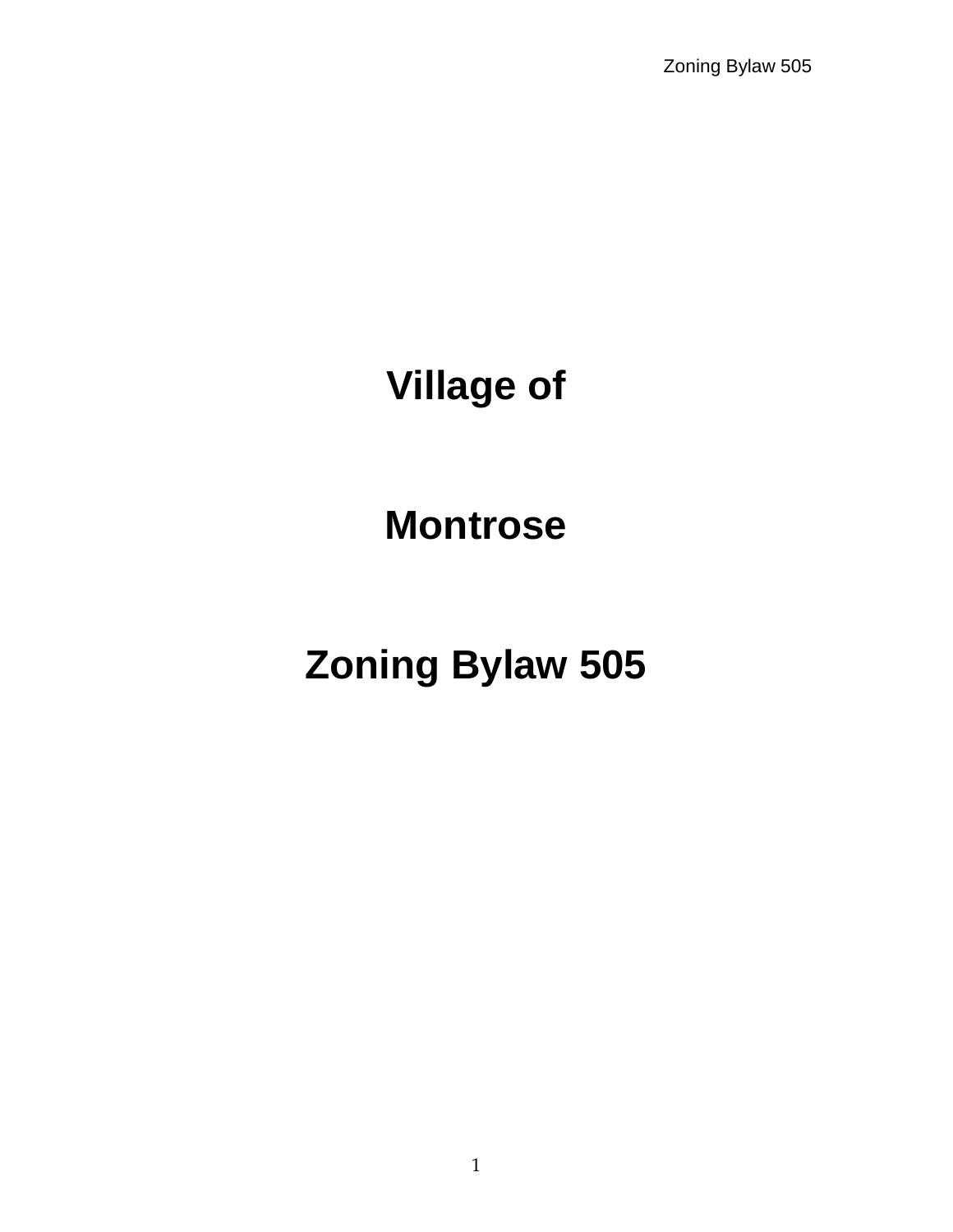# **TABLE OF CONTENTS**

Page(s)

# **PART 1 INTERPRETATION**

| 101<br>102<br>103                                                                                            | Title<br>Application<br><b>Definitions</b>                                                                                                                                                                                                                                                                                                                                                                                                                                                                           | 1<br>1<br>$1 - 5$                                                                                                                                                                           |
|--------------------------------------------------------------------------------------------------------------|----------------------------------------------------------------------------------------------------------------------------------------------------------------------------------------------------------------------------------------------------------------------------------------------------------------------------------------------------------------------------------------------------------------------------------------------------------------------------------------------------------------------|---------------------------------------------------------------------------------------------------------------------------------------------------------------------------------------------|
| PART <sub>2</sub>                                                                                            | <b>ADMINISTRATION</b>                                                                                                                                                                                                                                                                                                                                                                                                                                                                                                | $5-6$                                                                                                                                                                                       |
| 201<br>202<br>203<br>204<br>205<br>206<br>207<br>208<br>209                                                  | Administration<br>Prohibition<br>Violation<br>Penalty<br>Severability<br>Non-conforming Uses and Siting<br><b>Appeal Procedure</b><br>Repeal<br><b>Effective Date</b>                                                                                                                                                                                                                                                                                                                                                | 5<br>5<br>$\overline{5}$<br>$\overline{5}$<br>$\,6\,$<br>$\,6$<br>$\,6$<br>$\,6$<br>6                                                                                                       |
| <b>PART3</b>                                                                                                 | <b>GENERAL PROVISIONS</b>                                                                                                                                                                                                                                                                                                                                                                                                                                                                                            | $6 - 14$                                                                                                                                                                                    |
| 301<br>302<br>303<br>304<br>305<br>306<br>307<br>308<br>309<br>310<br>311<br>312<br>313<br>314<br>315<br>316 | Lot Area<br>Minimum Floor Area<br>Setbacks from Bodies of Water<br>Uses Permitted in All Zones<br><b>Screening and Fences</b><br><b>Buildings Per Lot</b><br><b>Home Occupation</b><br><b>Siting and Height Exceptions</b><br><b>Parking Requirements</b><br>Parking Requirements for Existing Buildings<br><b>Off-street Loading Facilities</b><br>Garbage Storage Areas<br><b>Boarders and Lodgers</b><br>Swimming Pool Setbacks and Coverage<br><b>In-law Suites and Garden Flats</b><br>Visibility - Corner Lots | $6 - 7$<br>7<br>$\overline{7}$<br>$\overline{7}$<br>$7 - 8$<br>8<br>$8 - 9$<br>9<br>$10 - 12$<br>12 <sub>2</sub><br>12 <sub>2</sub><br>12 <sub>2</sub><br>13<br>13<br>13 <sup>°</sup><br>14 |
| PART <sub>4</sub>                                                                                            | <b>ESTABLISHMENT OF ZONES</b>                                                                                                                                                                                                                                                                                                                                                                                                                                                                                        | 14-23                                                                                                                                                                                       |
| 401                                                                                                          | Zones                                                                                                                                                                                                                                                                                                                                                                                                                                                                                                                | 14                                                                                                                                                                                          |
| 402<br>402.1<br>402.2<br>402.3                                                                               | <b>Residential 1 Zone (Single Family)</b><br>Application<br><b>Permitted Uses</b><br>Minimum Lot Area                                                                                                                                                                                                                                                                                                                                                                                                                | 14-16<br>15<br>15 <sub>1</sub><br>15 <sub>15</sub>                                                                                                                                          |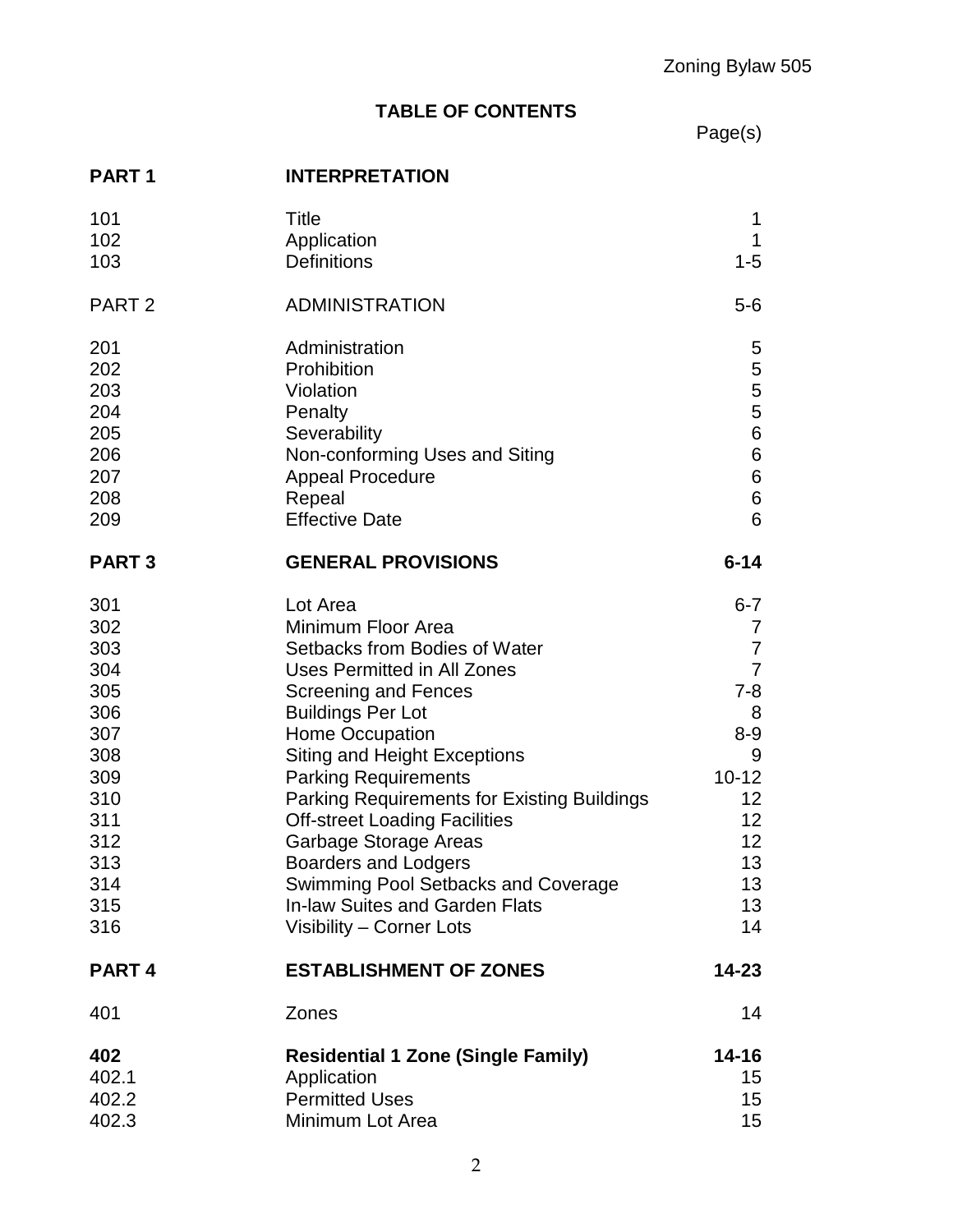| 402.4  | Lot Width                                     | 15        |
|--------|-----------------------------------------------|-----------|
| 402.5  | <b>Setbacks</b>                               | 15        |
| 402.6  | Signs                                         | 15        |
| 402.7  | Lot Coverage                                  | 16        |
| 402.8  | Height                                        | 16        |
| 402.9  | Minimum Building Width                        | 16        |
| 402.10 | Parking                                       | 16        |
| 402.11 | <b>Temporary Vehicle Shelters</b>             | 16        |
| 403    | <b>Residential 2 Zone (Multiple Family)</b>   | $16 - 18$ |
| 403.1  | Application                                   | 16        |
| 403.2  | <b>Permitted Uses</b>                         | $16 - 17$ |
| 403.3  | Minimum Lot Area                              | 17        |
| 403.4  | Lot Width                                     | 17        |
| 403.5  | Density                                       | 17        |
| 403.6  | <b>Services</b>                               | 17        |
| 403.7  | <b>Setbacks</b>                               | 17        |
| 403.8  | Lot Coverage                                  | 17        |
| 403.9  | Height                                        | 17        |
| 403.10 | Parking                                       | 17        |
| 403.11 | Signs                                         | 17        |
| 403.12 | Minimum Building Width                        | 18        |
| 404    | <b>Residential 2(d) Zone (Duplex only)</b>    | $18 - 19$ |
| 404.1  | Application                                   | 18        |
| 404.2  | <b>Permitted Uses</b>                         | 18        |
| 404.3  | Minimum Lot Area                              | 18        |
| 404.4  | Lot Width                                     | 18        |
| 404.5  | Density                                       | 18        |
| 404.6  | <b>Services</b>                               | 18        |
| 404.7  | <b>Setbacks</b>                               | 18        |
| 404.8  | Lot Coverage                                  | 18        |
| 404.9  | Height                                        | 18        |
| 404.10 | Parking                                       | 18        |
| 404.11 | Signs                                         | 19        |
| 404.12 | Minimum Building Width                        | 19        |
| 405    | <b>Commercial 1 Zone (General Commercial)</b> | 19-20     |
| 405.1  | Application                                   | 19        |
| 405.2  | <b>Permitted Uses</b>                         | 20        |
| 405.3  | Minimum Lot Area                              | 20        |
| 405.4  | Density                                       | 20        |
| 405.5  | <b>Setbacks</b>                               | 20        |
| 405.6  | Signs                                         | 20        |
| 405.7  | Lot Coverage                                  | 20        |
| 405.8  | Height                                        | 20        |
| 405.9  | Parking and Loading                           | 20        |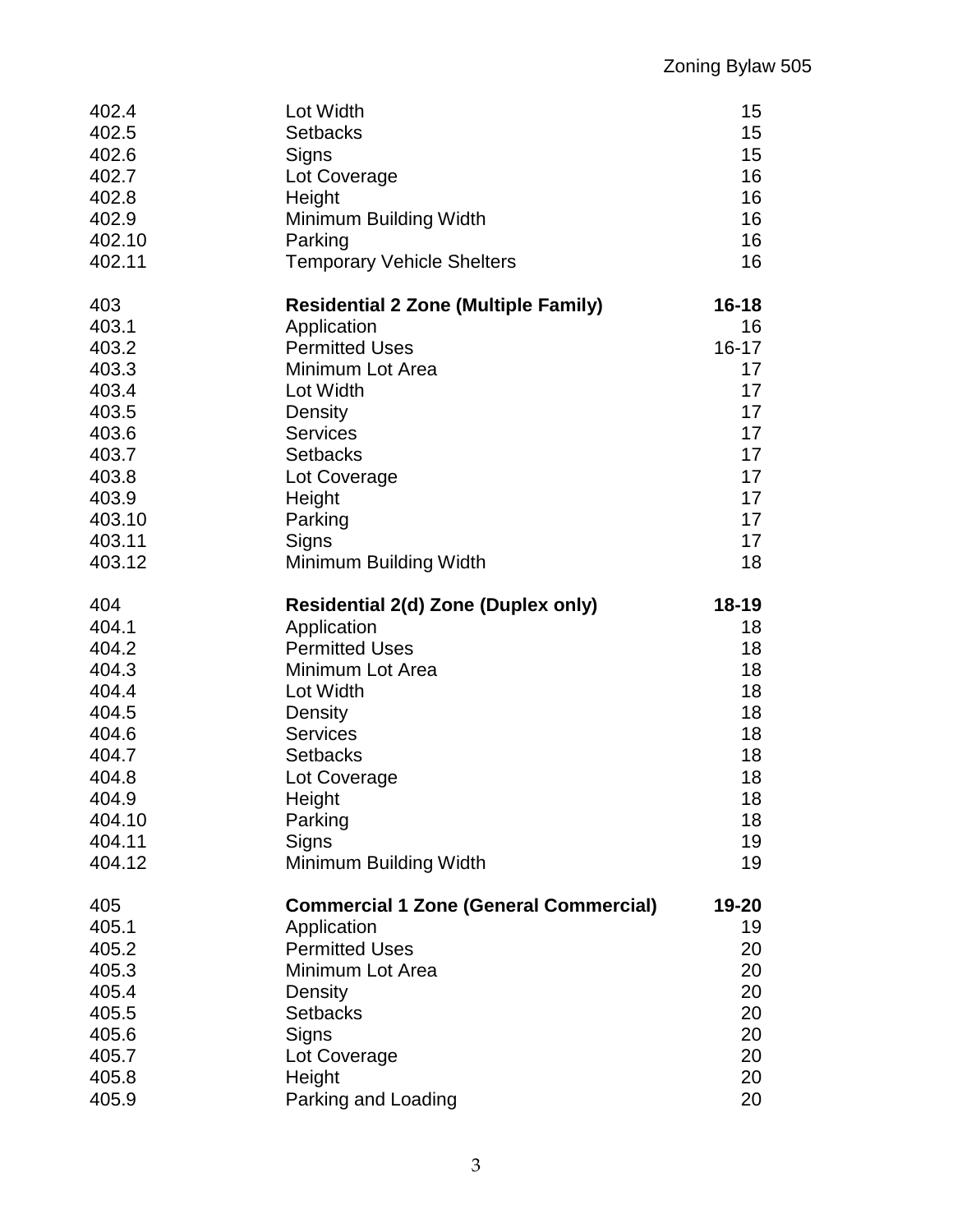| 406<br>406.1<br>406.2<br>406.3 | <b>Commercial 2 Zone (Warehouse Commercial)</b><br>Application<br><b>Permitted Uses</b><br><b>Other Provisions</b> | 21<br>21<br>21<br>21 |
|--------------------------------|--------------------------------------------------------------------------------------------------------------------|----------------------|
| 407                            | <b>Parks and Recreational Zone</b>                                                                                 | 21                   |
| 407.1                          | Application                                                                                                        | 21                   |
| 407.2                          | <b>Permitted Uses</b>                                                                                              | 21                   |
| 407.3                          | <b>Setbacks</b>                                                                                                    | 21                   |
| 407.4                          | Parking                                                                                                            | 21                   |
| 408                            | <b>Institutional and Community Facilities Zone</b>                                                                 | $21 - 22$            |
| 408.1                          | Application                                                                                                        | 21                   |
| 408.2                          | <b>Permitted Uses</b>                                                                                              | $21 - 22$            |
| 408.3                          | Minimum Lot Area                                                                                                   | 22                   |
| 408.4                          | <b>Setbacks</b>                                                                                                    | 22                   |
| 408.5                          | Lot Coverage                                                                                                       | 22                   |
| 408.6                          | Height                                                                                                             | 22                   |
| 408.7                          | Parking                                                                                                            | 22                   |
| 409                            | <b>Rural Zone</b>                                                                                                  | $22 - 23$            |
| 409.1                          | Application                                                                                                        | 22                   |
| 409.2                          | <b>Permitted Uses</b>                                                                                              | 22-23                |
| 409.3                          | Minimum Lot Area                                                                                                   | 23                   |
| 409.4                          | <b>Setbacks</b>                                                                                                    | 23                   |
| 409.5                          | Lot Coverage                                                                                                       | 23                   |
| 409.6                          | Parking                                                                                                            | 23                   |
| Schedule A                     | <b>Zoning Map</b>                                                                                                  |                      |
| <b>Schedule B</b>              | Visibility – Corner Lots (Illustration)                                                                            | 24                   |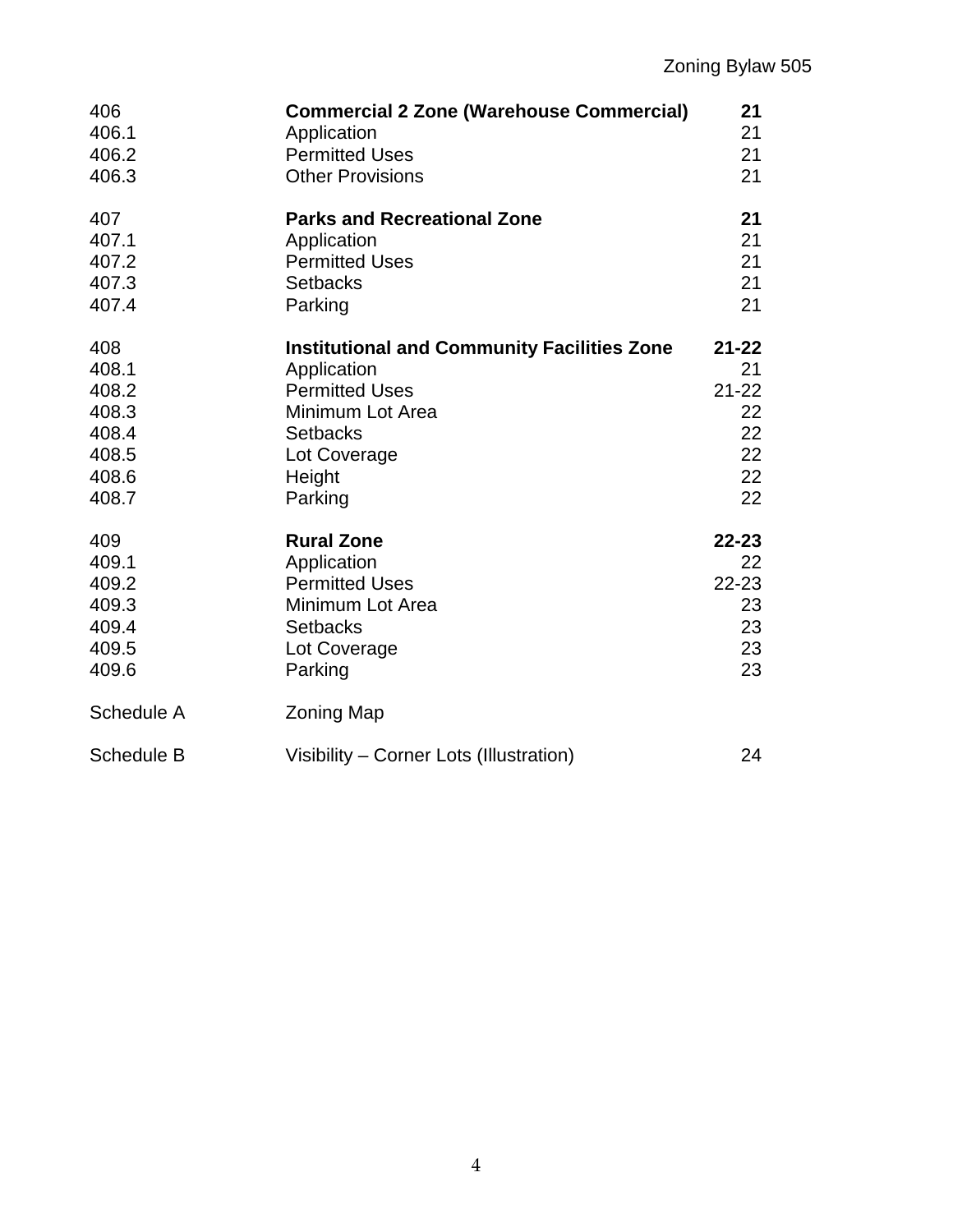## **Village of Montrose**

## **Bylaw 505**

A bylaw to regulate the location and use of buildings and structures and the use of land, including the surface of water, within the Village of Montrose and for that purpose to divide the area into zones pursuant to the provisions of the Municipal Act,

The Council of the Village of Montrose, in open meeting assembled, herby enacts as follows:

## 101. Title

This Bylaw may be cites as "Zoning Bylaw 505".

102. Application

This bylaw shall apply to all lands, including the surface of water, within the boundaries of the Village of Montrose.

103. Definitions

In this bylaw, unless the context otherwise requires:

"accessory building or structure" means a detached building or structure which is subordinate to the principal use of the same lot; or to a principal use of a building or structure located on the same lot;

"automobile service station" means a commercial establishment which supplies fuel, oil and minor accessories for automobiles at retail direct to the customer, and provides for cleaning, servicing and making minor repairs essential to the operation of a vehicle, excluding body repairs;

"average finished grade' means the finished level of ground averaged at the perimeter of the exterior foundation of a building or structure;

"bed and breakfast" means temporary tourist accommodation which is incidental and subordinate to a single family dwelling use and which contains up to three guest rooms intended primarily for the accommodation of a maximum of 6 members of the travelling public, and which may include limited food service to the guests;

"boarder or lodger" means a person who pays to occupy a sleeping room, with or without individual toilet facilities, in a dwelling unit otherwise occupied by persons who are related by blood, marriage, adoption or foster parenthood; but does not include a guest in a bed and breakfast operation;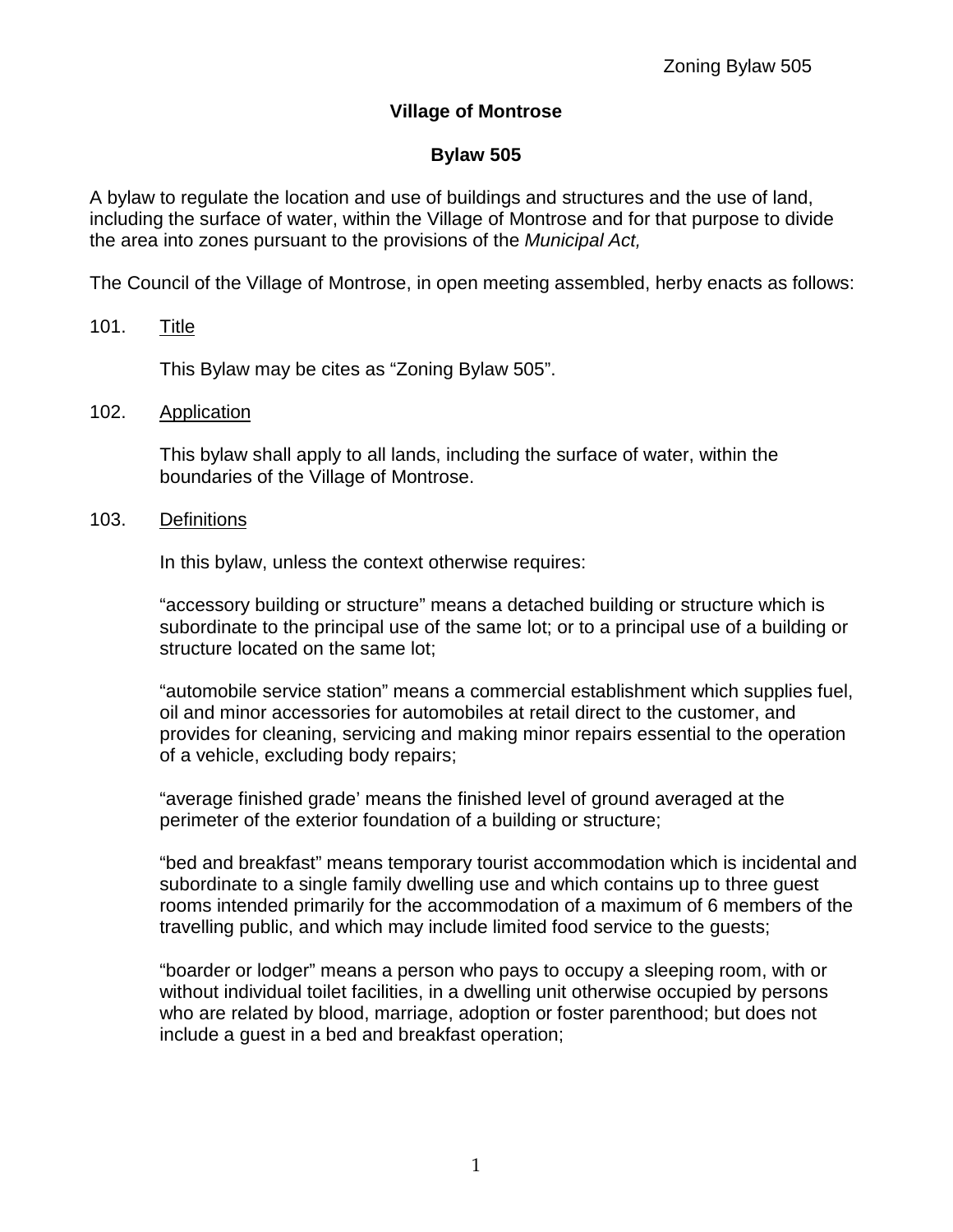"building" means any structure used or intended for supporting or sheltering any use or occupancy by persons, animals or property, and which is permanently affixed to the land;

"community sewer system" means a sewage collection and disposal system operated and maintained by the Village;

"community water system" means a system of waterworks serving two or more parcels and which is owned, operated and maintained by the Village of Montrose;

"Council" means the Council of the Village of Montrose;

"drive-in restaurant" means an eating establishment with facilities for attracting and servicing prospective customers traveling in motor vehicles which can be driven onto the premise and where the customer may remain in the vehicle for service;

"dwelling unit" means one or more rooms used or intended to be used for the residential accommodation of one family when such room or rooms contain(s) kitchen, bathroom and sleeping facilities for one family;

"dwelling, single family" means a detached building having independent exterior wall, containing only one dwelling unit and excludes manufactured homes;

"dwelling, two family" means a detached building having independent exterior walls and containing only two separate dwelling units and excludes manufactured homes;

"dwelling, multiple family" means a residential building other than a hotel or motel, containing three or more separate dwelling units;

"exterior side lot line" means the lots line or lines, other than the front or rear lot lines, common to the lot and a street;

"family" means an individual or two or more persons related by blood, marriage, adoption or foster parenthood, or a group of 5 or fewer persons who are not necessarily related, and who are living together in one dwelling unit;

"fence" means a linear structure which provides a separating, protective or confining barrier;

"front lot line' means the lot line or lines common to the lot and a fronting street or, where there is more than one fronting street, the front lot line as determined by the Building Inspector as the lot line or lines common to the lot and the fronting street towards which the majority of buildings on adjacent lots are faced;

"front yard" means that portion of a lot which extends the full width of the lot and is located between the front lot line and the front setback requirement of the respective zone;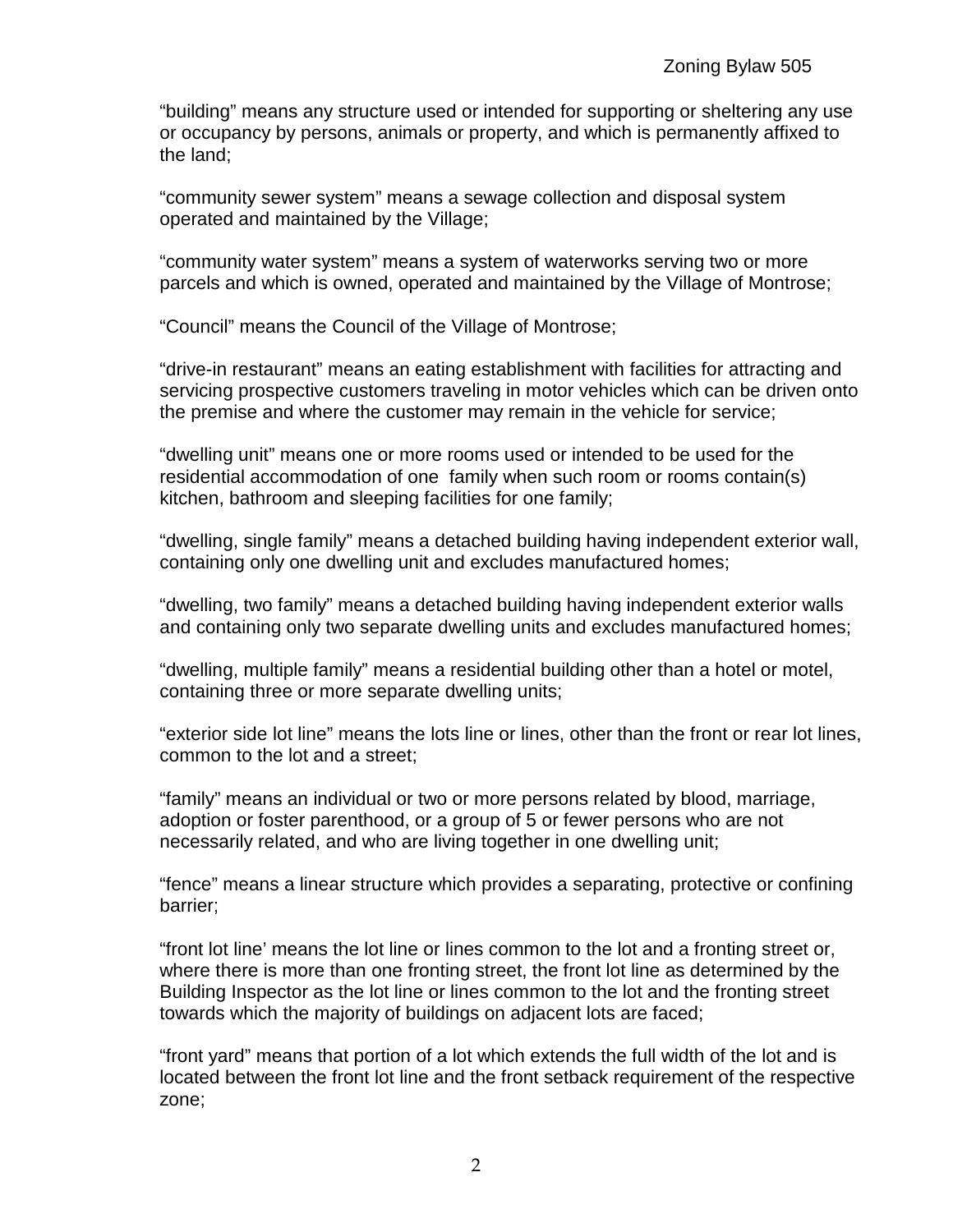"garden flat" means a detached secondary dwelling unit located on the same lot as a single family dwelling, where the unit is occupied by persons related to the owner of the single family dwelling;

"garden shed" means a structure not exceeding 10m $^2$  , that is not affixed to a permanent foundation, and that is used or intended only for storage;

"gross lot area" means the total area of a lot taken in a horizontal plane;

"height" means the vertical distance measured from the average finished grade to the highest point of building or structure;

"home occupation" means an occupation carried on for gain by the residents of the lot, where the occupation is an extension of a hobby, or is a service or similar undertaking which is secondary to the use of the dwelling unit for residential purposes;

"in-law suite" means a self contained secondary dwelling unit which includes kitchen, bathroom and sleeping facilities, located within a single family dwelling, and which is occupied by persons related to the owner of the single family dwelling;

"interior side lot line" means the lot line or lines, not being the front or rear lot line, common to the lot and an adjacent lot or to the lot and a lane;

"lane" means a public thoroughfare other than a street which is not less than 6 m nor more than 7.6 m wide and which provides a secondary means of access to a lot or lots;

"lot" means a parcel as defined in the Municipal Act, and includes any lot, block or other area in which land is held or into which it is subdivided, but does not include a highway;

"lot coverage" means the area of the lot covered by buildings or structures located on the lot, expressed as a percentage of the gross lot area;

"lot depth" means the horizontal distance between the front and rear lot lines, measured along the centre line between the two side lot lines;

"lot line" means a legal boundary of a lot;

"lot width" means the horizontal distance measured between the side lot lines at a right angle to the centre line between the two side lot lines at a point 6 m from the front lot line;

"manufactured home" means an off-site constructed residential unit manufactured to Canadian Standards Association standard Z-240, consisting of one or more sections each towable on its own chassis, including those units commonly referred to as either a single-wide or double-wide mobile home;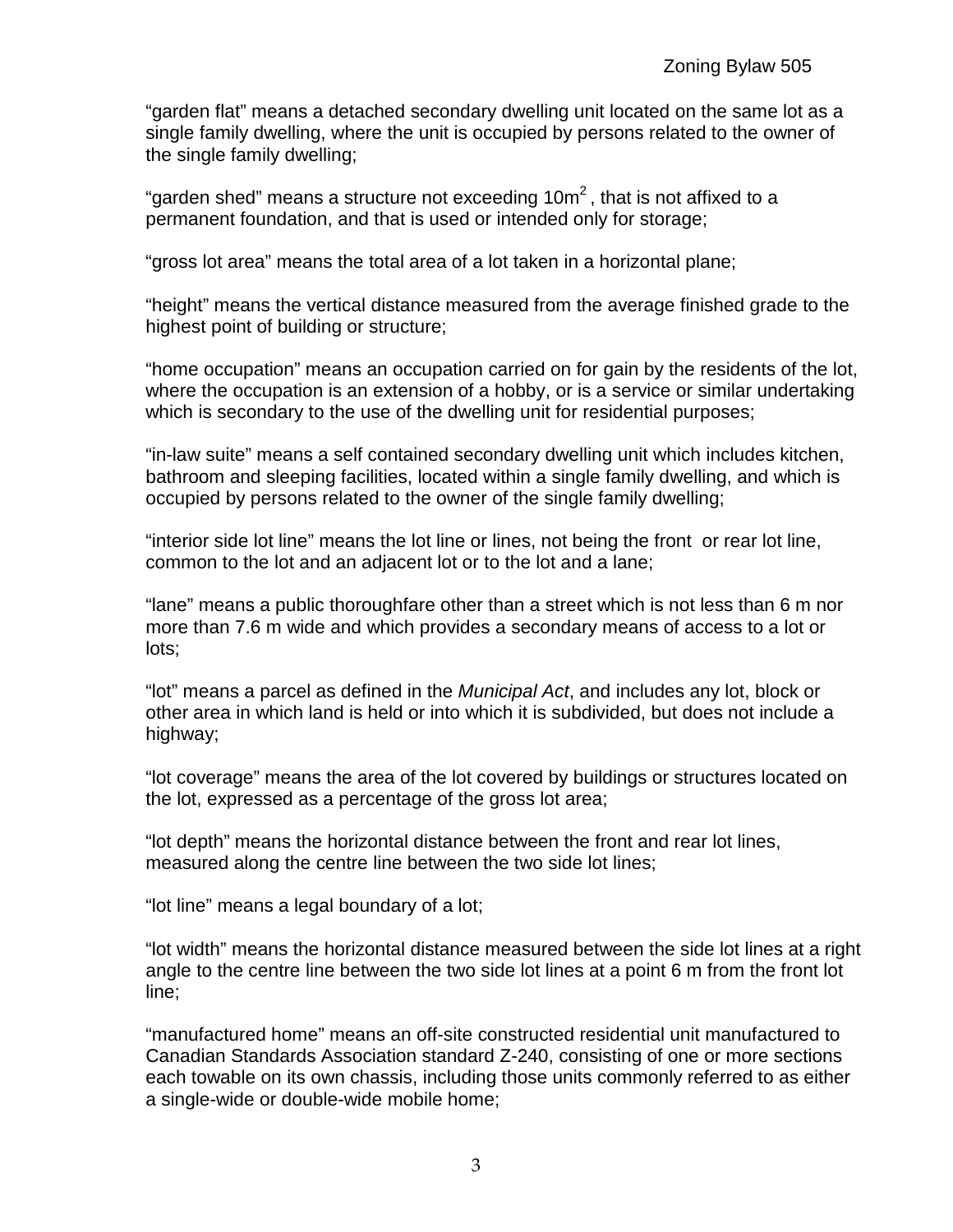"natural boundary" means the visible high water mark of any lake, river, stream or other body of water where the presence and action of the water are so common and usual and so long and continued in all ordinary years as to mark upon the soil of the bed of the lake, river, stream or other body of water a character distinct form that of the banks thereof, in respect to the nature of the soil itself as determined by the Building Inspector;

"open fencing" means fencing which is constructed of wire, chain linking, or other translucent material;

"personal service use" means a retail premise which caters to consumer personal needs and includes tailors, dressmakers, shoe repairs, photographers, barber and beauty shops, salons, and similar uses;

"public service use" means a use providing the public with fire, police and ambulance protection services, or any one or more of those services;

"public utility use" means a use providing for the essential servicing of an area with water, sewer, electrical power, telephone and similar utilities, but does not include office and administrative facilities or electrical substations associated with such utilities;

"rear lot line" means the lot line or lines opposite to and most distant from the front lot line or, where the rear portion of the lot is bounded by intersecting side lot lines, the rear lot line shall be deemed to be the point of such intersection;

"screening" means a fence, wall, berm, vegetative barrier or similar buffer, and any combination thereof, that effectively obstructs the view of, or physical access to, a lot or portion thereof except by means of a gate or other similar opening;

"shopping centre" means a group of commercial establishments which are planned, designed and developed as an entity and which have an off-street parking area provided on the same lot;

"street" means a highway, road, bridge, viaduct, and any other way open to public use, but does not include a lane, or a private right of way on private property;

"swimming pool" means any constructed or prefabricated pool, whether situated above or below surrounding ground level, used or intended to be used for swimming, bathing or wading, having a surface area exceeding 14  $m<sup>2</sup>$  and a depth of more than 0.5 m, and which is situated on privately owned real property;

"take-out restaurant" means an eating establishment where food, refreshments and beverages are served to customers primarily for the purpose of being consumed elsewhere;

"temporary vehicle shelter" means a free-standing structure consisting of a rigid frame covered only by a tarpaulin, which is used or intended to be used only to cover motor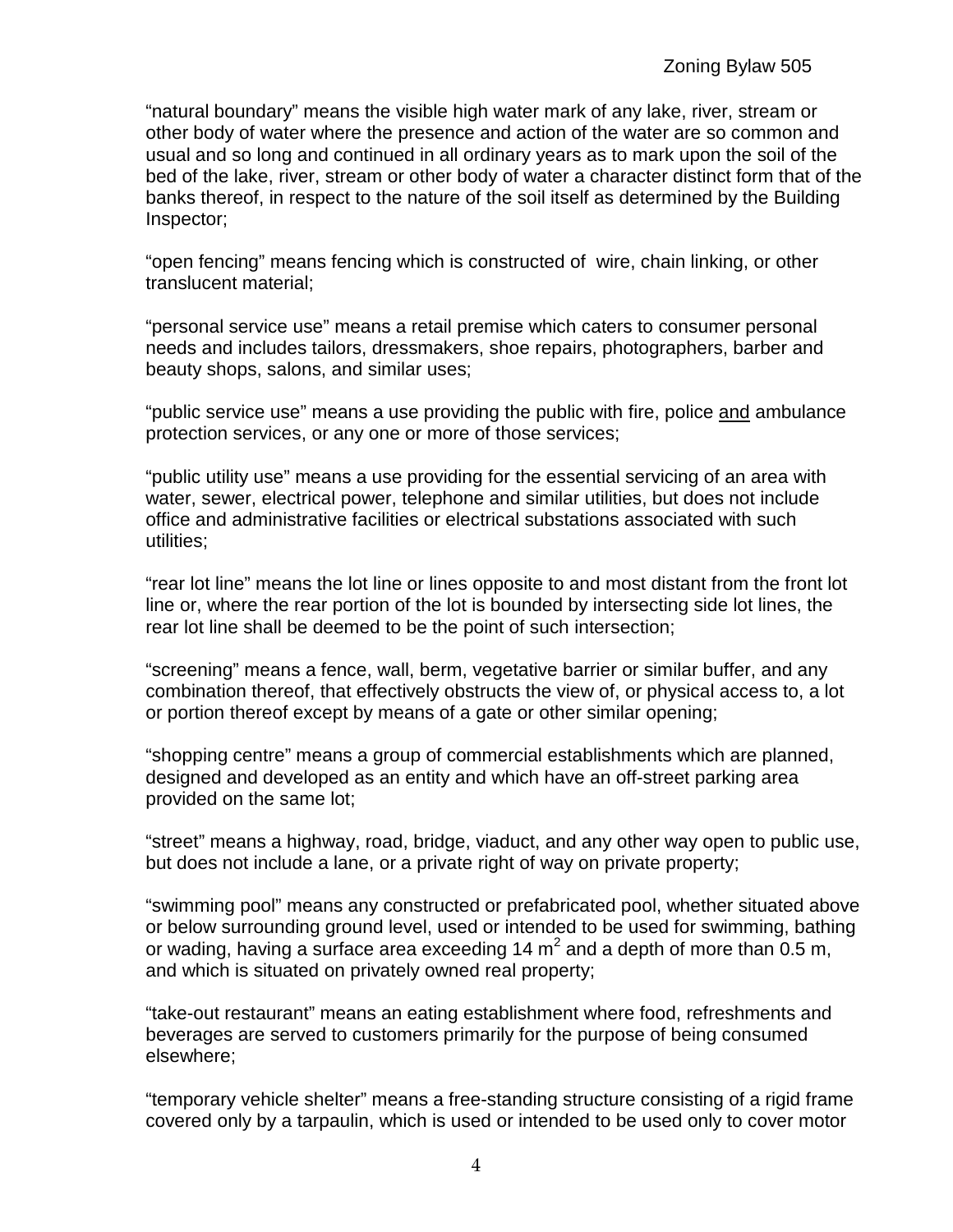vehicles, and other vehicles as defined in the Motor Vehicle Act, (including recreational vehicles), and boats;

"Village " means the Village of Montrose;

"watercourse" means any natural or man-made depression with definable banks serving to give direction to a current of water, including seasonal freshet flow, as determined by the Building Inspector;

"yard, exterior side" means the area of setback required from the exterior side lot line;

"yard, front" means the area of setback required from the front lot line;

"yard, interior side" means the area of setback required from the interior side lot line;

"yard, rear" means the area of setback required from the rear lot line.

## **PART 2 – ADMINISTRATION**

### 201. Administration

- (1) The Building Inspector or such other person as may be appointed by Council resolution is authorized to enforce this bylaw
- (2) Persons appointed under Section 201(1) are hereby authorized to enter, at all reasonable time, upon any properties subject to the provisions of this bylaw to determine whether the provisions of this bylaw are being complied with.

## 202. Prohibition

Subject to the provisions of the *Municipal Act* respecting non-conforming uses, land shall not be used nor shall building or structures be used, constructed, reconstructed, altered, moved or extended contrary to the provisions of this bylaw.

#### 203. Violation

Any person who suffers or permits any act or thing to be done in contravention of this bylaw, or who neglects to do or refrains from doing any act or thing which is required by this bylaw, shall be deemed to have violated the provisions of this bylaw.

#### 204. Penalty

Any person who violates any of the provisions of this bylaw shall, upon summary conviction thereof, be liable to a fine not exceeding \$2000, plus the cost of the prosecution. Each day during which such violation is continued shall be deemed to constitute a new and separate offence.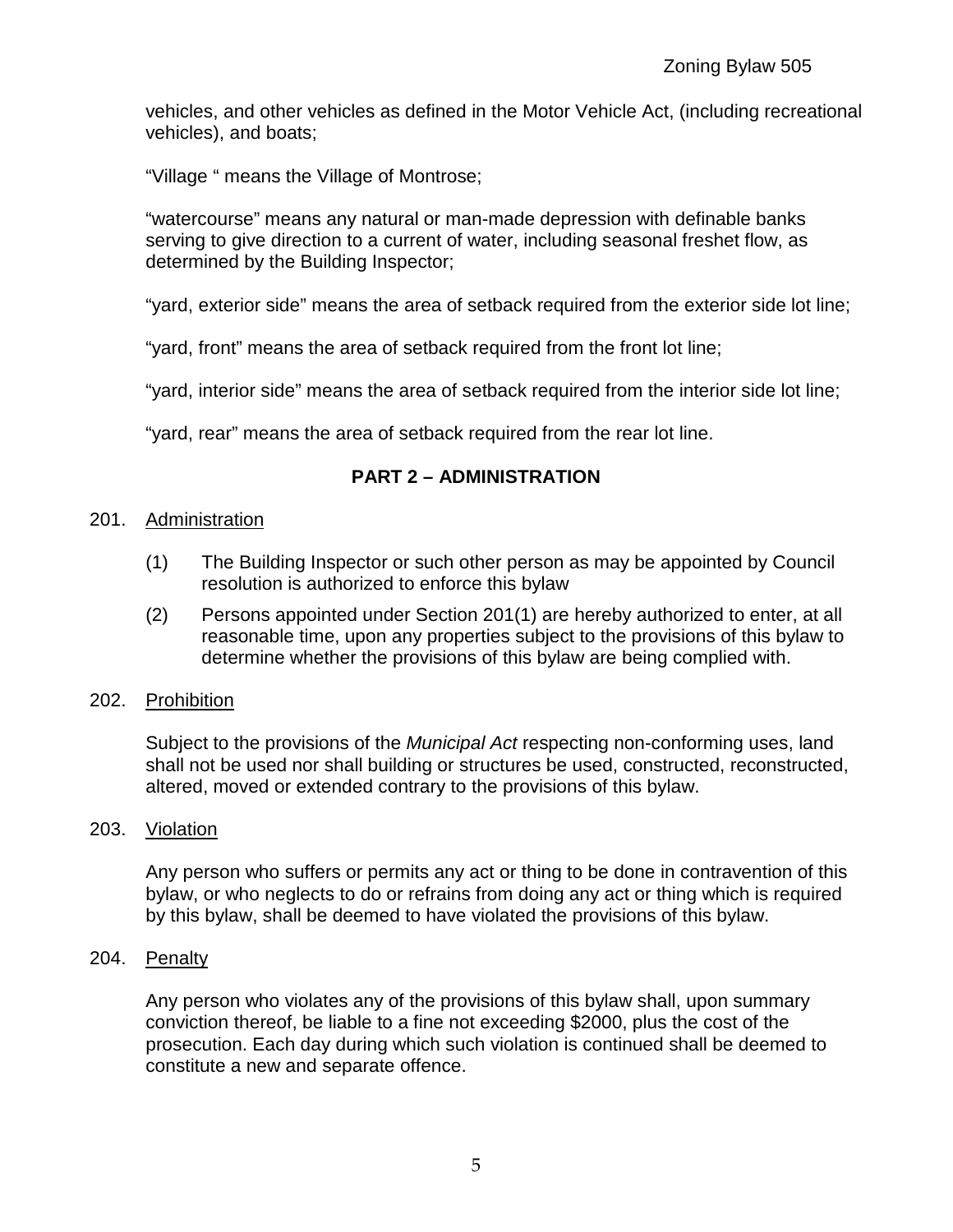### 205. Severability

If any section, subsection, sentence, clause or phrase of this bylaw is for any reason held to be invalid by the decision of any court of competent jurisdiction, such decision shall not affect the validity of the remaining portions of this bylaw.

#### 206. Non-conforming Uses and Siting

Buildings or structures lawfully under construction or existing on the effective date of this bylaw, the use or siting of which does not conform to this bylaw, are subject to the provisions of the Municipal Act which regulate non-conforming uses and siting.

#### 207. Appeal Procedure

- (1) A Board of Variance established by bylaw shall hear and determine appeals within its jurisdiction in accordance with the provisions of the *Municipal Act.*
- (2) Council may, on the application of an owner of land, issue a development variance permit that may, in respect of the land covered in the permit, vary the provisions of this bylaw. The provisions of a development variance permit prevail over any provision of this bylaw in the event of conflict, except that a development variance permit shall not vary the use or density of land from that specified in this bylaw, or a flood plain specification under Section 969(2) of the Municipal Act.
- 208. Repeal

Village of Montrose Zoning Bylaw 354 and amending Bylaws 361, 377, 430, 440, 449, 450, 457, 469, 471, 472, 476, 486, 492 and 494 are repealed.

209. Effective Date

This bylaw shall come into full force and effect upon its registrations with the Inspector of Municipalities.

## **PART 3 – GENERAL PROVISIONS**

#### 301. Lot Area

- (1) Lots in existence prior to the effective date of this bylaw are not required to comply with minimum lot area and minimum lot width requirements outlined in the respective zones. However, such lots shall comply with all other provisions of this bylaw as well as any other applicable bylaws, Acts or other statutes.
- (2) A lot which is reduced in size by the dedication of land to a public body in order to accommodate a necessary public service, road or utility shall be deemed to be in conformity with the minimum lot area requirements of this bylaw.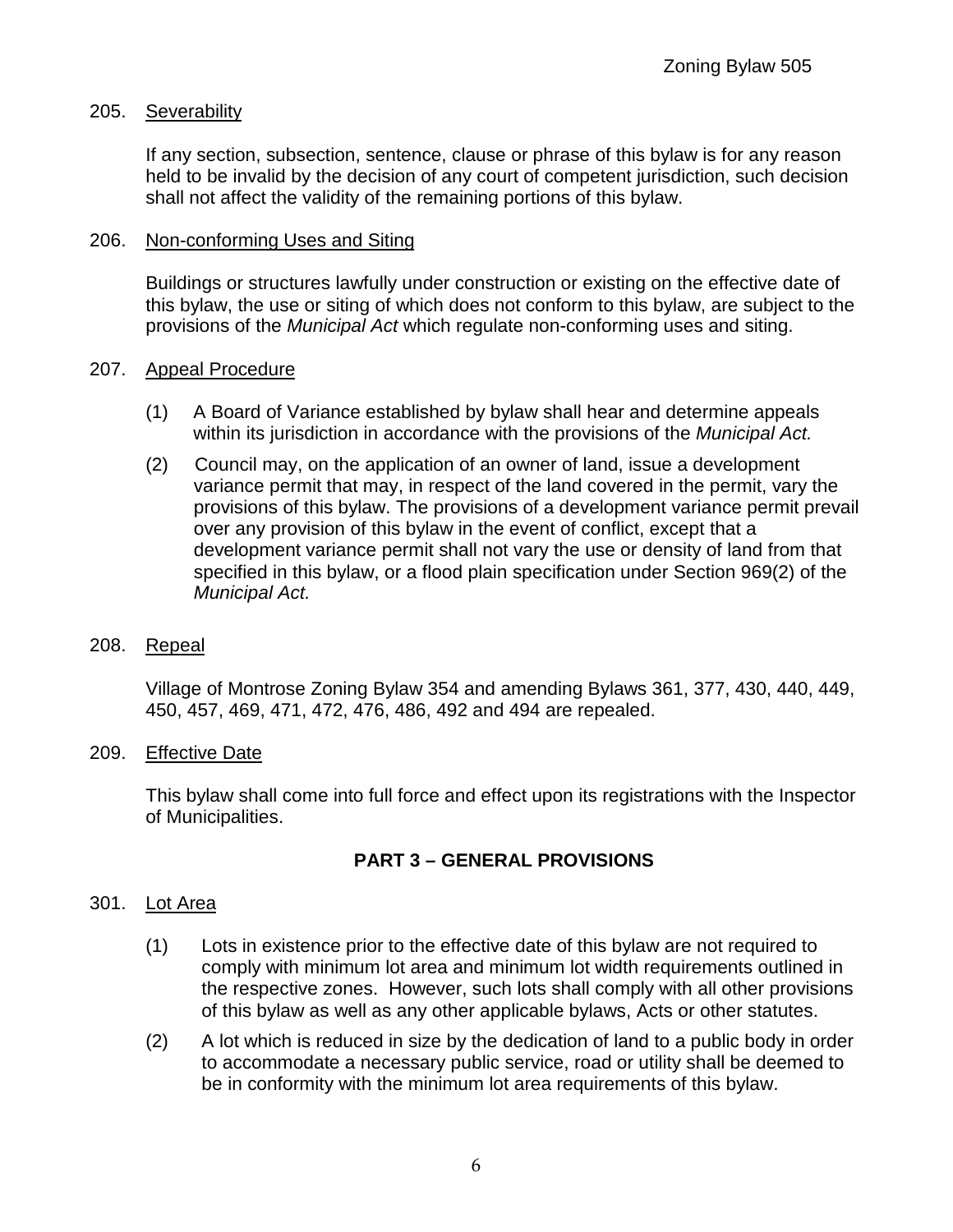- (3) The minimum lot area requirements for the R1, R2, R2(d), C1, C2 and ICF zones apply if the lot is provided with both community water and sewer services. If both services are not provided to a lot in any of the aforementioned zones, the Minimum Lot Area requirements for these zones shall be as follows:
	- (a) with wither community water or sewer services provided to the  $\cot 1.250$  $m^2$ ;
	- (b) with no community services provided to the lot  $-4,000 \text{ m}^2$ ;

## 302. Minimum Floor Areas

- (1) The minimum floor areas for a dwelling unit a multiple family dwelling shall be as follows:
	- (a)  $40 \text{ m}^2$  within each bachelor unit;
	- (b)  $50 \text{ m}^2$  within each dwelling unit with one or more separate bedrooms.

## 303. Setbacks from Bodies of Water

Subject to any other bylaw or statute which may be more restrictive, no building or structure shall be constructed or located within 10 m of the natural boundary of a surface body of water or watercourse.

#### 304. Uses Permitted in All Zones

- (1) except as otherwise stated in this bylaw, the following uses are permitted in all zones:
	- (a) public parks and playgrounds
	- (b) public utility uses with the exception of administrative offices, repair and open or enclosed storage facilities associated therewith;
	- (c) highways and streets.
- (2) Uses permitted in Section 304(1) shall be subject to the regulations of the zone within which they are located, with the exception of minimum lot area and minimum lot width requirements.

## 305. Screening and Fences

- (1) The maximum height of screening and fences is:
	- (a) 1.3 m if located within the front yard setback area or the exterior side yard setback area;
	- (b) 2.0 m if not located within the front yard setback area or the exterior side yard setback area.
- (2) Notwithstanding subsection (1), open fencing shall not be restricted as to height or location on any lot which is within a C1, C2, PR, ICF, or RU zone.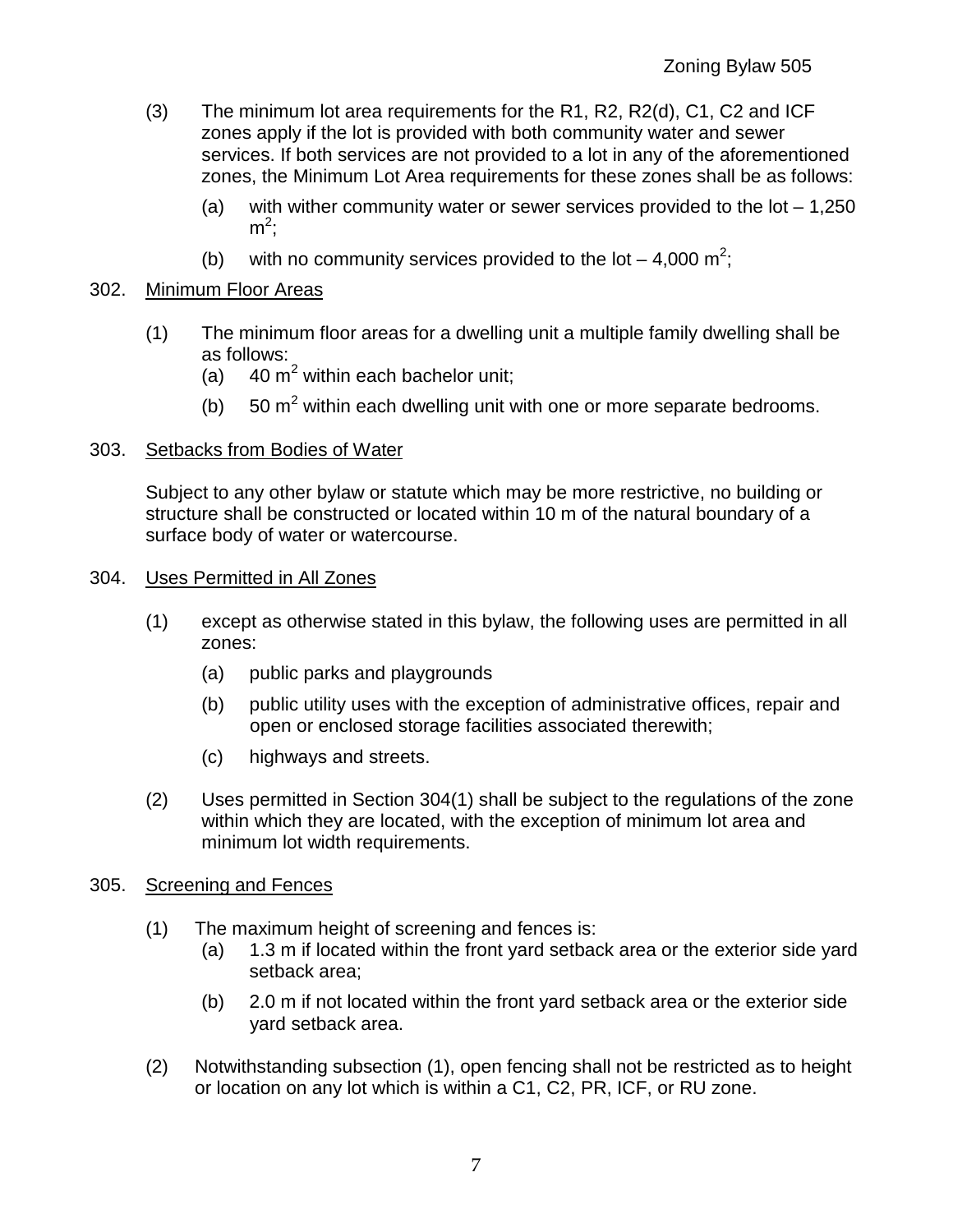- (3) Electric fences are prohibited in all zones, and barbed wire shall not be used in a residential zone, or on any portion of a fence which is less than 2 m from the adjacent ground level in any other zone.
- (4) For the purposes of the setback requirements in Sections 402.5, 403.7, 404.7, 405.5, 407.3, 408.4 and 409.4, a fence shall not be deemed to be a structure.

#### 306. Buildings Per Lot

Except as otherwise provided in Section 316 (In-law Suites and Garden Homes), a maximum of one single family dwelling shall be permitted on any lot in the R1 (Single Family Residential) zone.

#### 307. Home Occupation

- (1) A home occupation shall:
	- (a) except in the case of a family child care operation, be conducted entirely within a dwelling unit or an accessory building, or both a dwelling unit and an accessory building, including all storage associated with the home occupation;
	- (b) provide no visible evidence form the exterior that any such occupation is being conducted on the premise, with the exception of one nonilluminated name plate or sign, not more than 0.3 m<sup>2</sup> in area;
	- (c) except in the case of a bed and breakfast or family child care operation, not occupy a total area greater than 25 percent of the finished floor area of the principle dwelling unit on the lot, whether or not the home occupation is located entirely within that dwelling unit;
	- (d) generate no vibration, noise, heat, glare or radiation detectable from beyond the lot on which the dwelling is located;
	- (e) produce no odours, toxic or noxious matter or any electrical interference or traffic congestion;
	- (f) except as otherwise provided in subsection (3), employ only residents of the dwelling within which the occupation is being conducted.

## (2) Bed and Breakfast Operations

Bed and breakfast operations are permitted as home occupations if:

- (a) they meet the criteria set out in subsection (1);
- (b) they do not exceed 3 guest rooms, or accommodate more than 6 guests at any one time;
- (c) they provide one off-street parking space per guest room, and
- (d) they owner occupies the principle dwelling unit.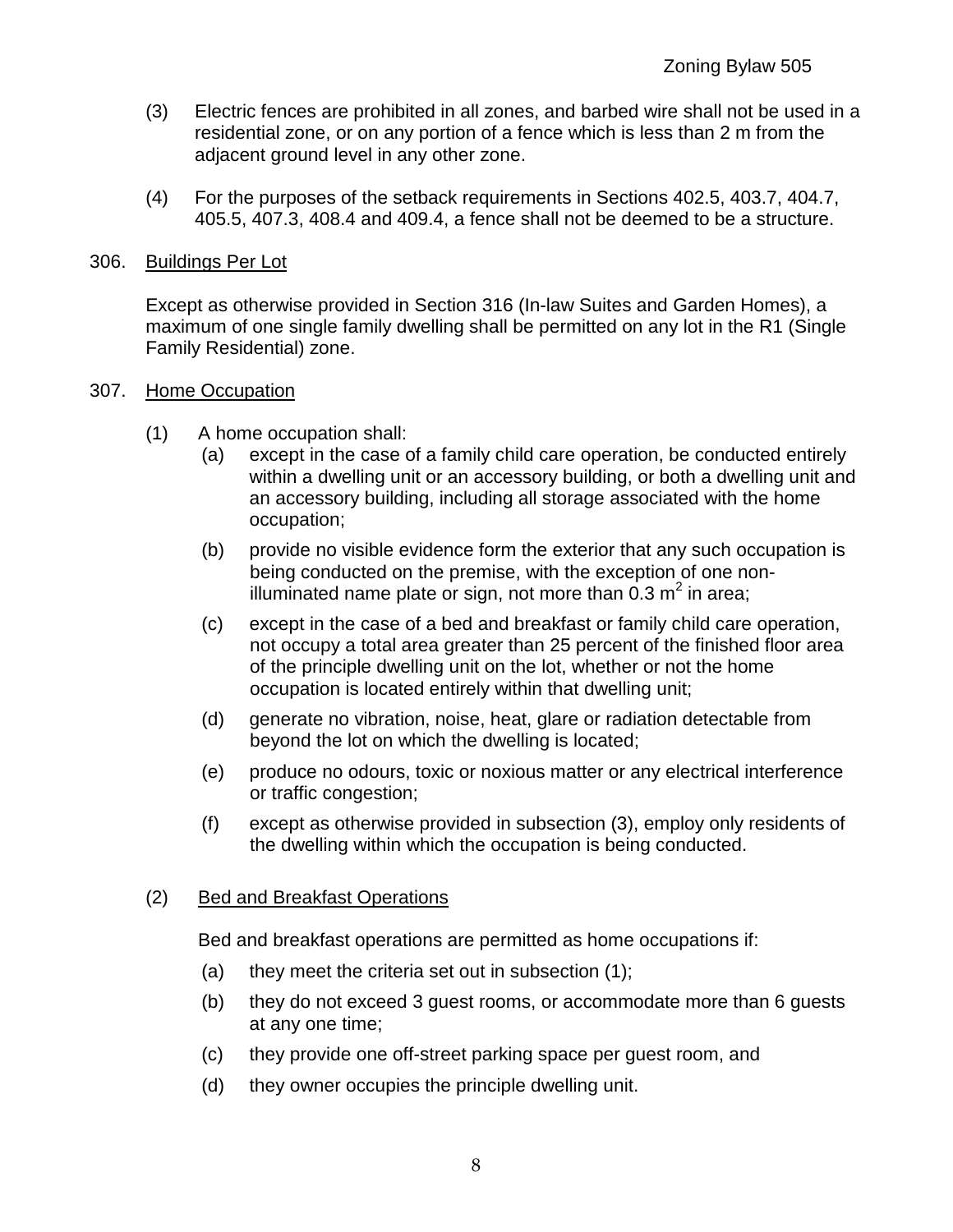## (3) Family Child Care Operations

Family child care operations are permitted as home occupations if they:

- (a) meet the criteria set out in clauses (b) to (e) of subsection (1);
- (b) do not employ on the premises at any time more than one person who is not a resident of the dwelling within which the family child care is provided;
- (c) provide day care for a maximum of 7 children, and
- (d) otherwise meet the requirements of Part 7 of the Community Care Facility Act.

## 308. Siting and Height Exceptions

- (1) Where chimneys, cornices, leaders, gutters, pilasters, belt courses, sills, bay windows or ornamental features project beyond the face of a building, the minimum distance to an abutting lot line may be reduced by not more than 0.6 m, provided such reduction shall apply only to the projecting feature.
- (2) Where steps, eaves, sunlight control projections, canopies, balconies, or porches project beyond the face of a building, the minimum distance to an abutting front, rear or exterior side lot line may be reduced by not more than 1.2 m, and the required minimum distance to an abutting interior side lot line may be reduced by not more than 0.6 m, provided that in each case such reduction shall apply only to the projecting feature.
- (3) Free-standing lighting poles, warning devices, antennas other than dish antennas, masts, utility poles, wires and flag poles except as limited in other bylaws, may be sited on any portion of a lot at the sole responsibility of the owner or utility company. Dish antennas shall be located in conformity with the siting and height restrictions established for buildings and structures within the respective zone in which it is located.
- (4) Except as otherwise provided in this or other bylaws, canopies or awnings may be constructed in the commercial zone within .6 m of the existing curb line subject to maintaining a minimum of 2.8 m clearance from street level.
- (5) The maximum heights of buildings and structures permitted elsewhere in this bylaw may be exceeded for retaining walls, radio and television antennas, church spires, belfries and domes, monuments, chimneys and smoke stacks, flag poles, stadium bleachers, lighting poles, apartment elevator enclosures, stair towers and scenery lofts.
- (6) Setbacks from the interior side lot line shall not apply to strata parcels under a registered plan pursuant to the Condominium Act where there is a common wall shared by two or more dwellings within a building.
- (7) Garden sheds are permitted within 0.6 m of the rear lot line and interior side lot line, provided that snow and water drainage from the shed is contained within the lot on which the garden shed is located.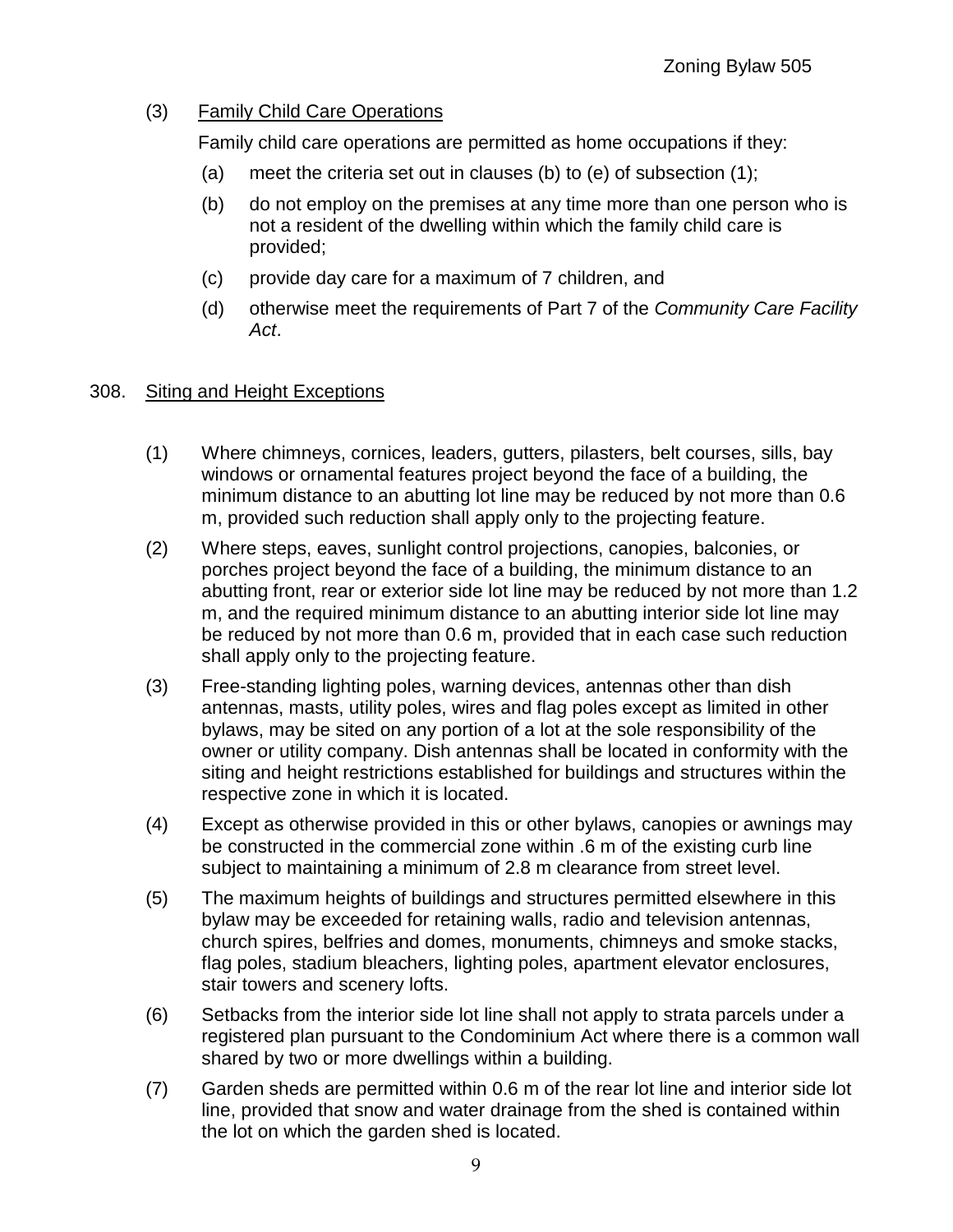## 309. Parking Requirements

(1) Minimum off-street parking spaces and facilities shall be provided in accordance with the following table (grouped according to land use categories):

| <b>Use</b>                |                                                                                                                                                                                                                    | <b>Parking Requirements</b>                                                                                                                                                                             |  |  |
|---------------------------|--------------------------------------------------------------------------------------------------------------------------------------------------------------------------------------------------------------------|---------------------------------------------------------------------------------------------------------------------------------------------------------------------------------------------------------|--|--|
| (a)                       | Residential Uses<br>Single family and two family<br>dwelling.                                                                                                                                                      | Two spaces per dwelling unit. Not<br>more than one space may be<br>located so that it does not permit<br>unobstructed access to and<br>egress from that space to a public<br>thoroughfare at all times. |  |  |
| (b)                       | Multiple family dwelling.                                                                                                                                                                                          | Two spaces per dwelling unit.                                                                                                                                                                           |  |  |
| (c)                       | <b>Residential Uses</b><br>Financial institutions; funeral parlours,                                                                                                                                               | One space per 20 $m2$ of gross                                                                                                                                                                          |  |  |
|                           | laundries, laundromats and dry<br>cleaners; personal service uses;<br>retail stores and shops; automobile<br>service stations, car washes; bus<br>depots; medical and dental<br>clinics and veterinarian services. | floor area.                                                                                                                                                                                             |  |  |
| (d)                       | Taxi stands                                                                                                                                                                                                        | One space for every taxi plus one<br>space for every office employee.                                                                                                                                   |  |  |
| (e)                       | Bowling alleys; pool halls, arcades<br>and similar entertainment centres.                                                                                                                                          | One space per $35 \text{ m}^2$ of gross floor<br>area or one space for every 4<br>players (at capacity), whichever is<br>greater.                                                                       |  |  |
| (f)                       | Business, administrative and pro-<br>fessional offices; government offices.                                                                                                                                        | One space per 30 $m2$ of gross floor<br>area.                                                                                                                                                           |  |  |
| (g)                       | Eating and drinking establishments.                                                                                                                                                                                | One space per 3 seats (at<br>capacity).                                                                                                                                                                 |  |  |
| (h)                       | Shopping centres.                                                                                                                                                                                                  | One space per 3 seats (at<br>capacity).                                                                                                                                                                 |  |  |
| (i)                       | Take-out and drive-in rest-<br>aurants.                                                                                                                                                                            | 15 spaces (minimum) plus one<br>Space for every 3 seats.                                                                                                                                                |  |  |
| <b>Institutional Uses</b> |                                                                                                                                                                                                                    |                                                                                                                                                                                                         |  |  |
| (i)                       | Church and church halls; clubs,<br>lodges and similar fraternal organ-                                                                                                                                             | One space per 4 seats or one<br>space per $35 \text{ m}^2$ available for use                                                                                                                            |  |  |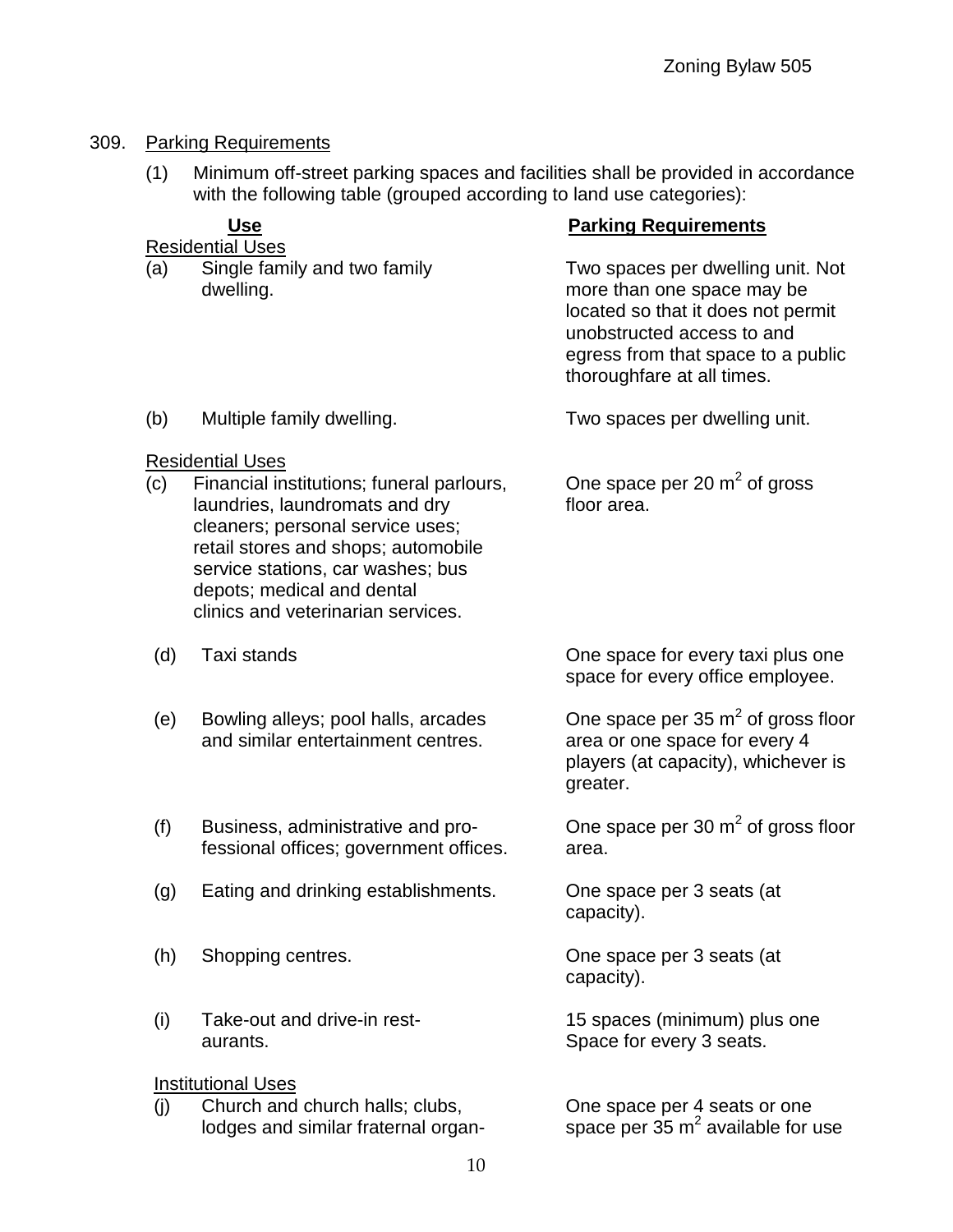izations, libraries, art galleries, by patrons, whichever is greater. museums and similar cultural facilities.

- $(k)$  Hospitals, other public health care facilities, sanitariums, conval-<br>
floor area. escent homes for the aged.
- (l) Public and private day schools Ten spaces plus one space per where the student body is entirely employee. younger than the legal driving age.
- (m) Other public and private day Ten spaces plus one space per schools and similar educational employee plus one space per facilities. The students plus one space for  $\sim$  10 students plus one space for

 $2$  of gross

every 3 beds in an associated dormitory or residential facility.

(n) Public service uses, public utility One space per 3 employees on uses, and municipal works yards a maximum working shift.

Recreational Uses

(o) Arenas, rinks, swimming pools, One space per 4 seats plus one stadiums. **ipants**.

and maintenance facilities.

tennis courts, bowling greens and space for every 4 players or partic-

- (2) Where a building or property contains more than one function or use, the required number of parking spaces shall be the sum of the requirements of each function.
- (3) Where a use in not specifically mentioned, the parking requirement shall be the same as for a similar use mentioned in subsection 309(1).
- (4) Required spaces shall be provided on the same lot as the building or use for which they are required, or alternatively, on another lot part of which is within 100 m of the subject building or use, provided that the two lots are located within the same zone and provided that a legal commitment satisfactory to the Village is provided to ensure that the lot is used only for parking that serves the subject building or use.
- (5) Each parking space shall be not less than 2.5 m wide, 5.5 m long, and 2.5 m high when located on an open parking lot; and the width of each parking space shall be increased to 3 m where such parking space is adjacent to any side wall, post, pillar or other such obstruction.
- (6) Except as provided for in subsection 309(1)(a), each parking space shall be located so as to permit unobstructed access to and egress from that space to a public thoroughfare at all times.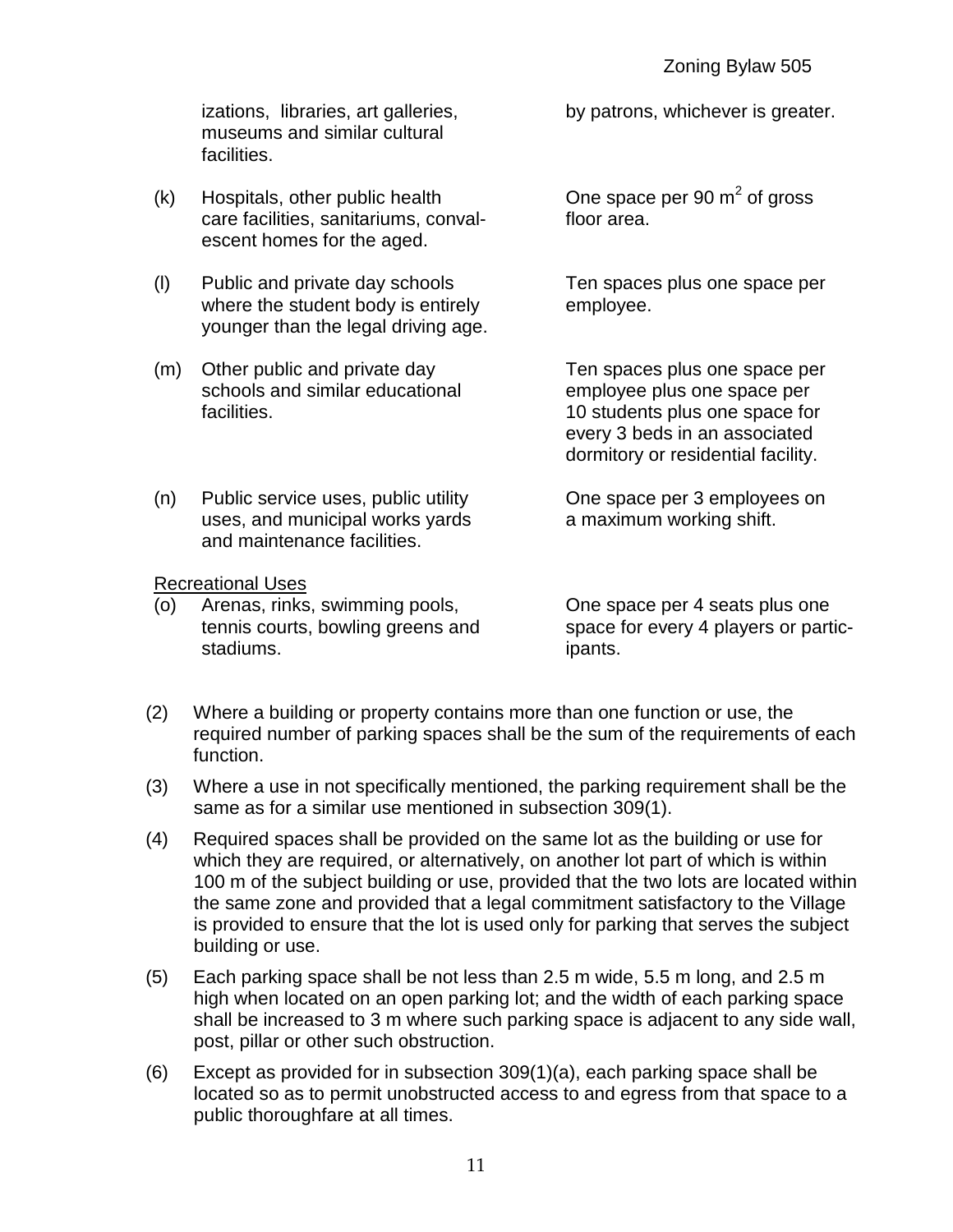- (7) With the exception of one and two family dwellings and campground uses, parking areas and access routes thereto shall be surfaced with asphalt, concrete or some similar durable dust free material and all parking spaces shall be clearly marked.
- (8) The number of access or egress points from each parking area to a fronting street shall not exceed two.
- (9) Where any development abuts a controlled access highway as defined in Part 6 of the Highways Act, parking standards must be in accordance with Ministry of Transportation and Highways requirements.

## 310. Parking Requirements for Existing Buildings

For parking existing before adoption of this bylaw, the non-conforming uses and siting provisions in Section 206 and the Municipal Act shall apply.

## 311. Off-Street Loading Facilities

- (1) Off-street loading facilities for commercial uses involving the receipt and delivery of goods or materials by vehicles shall be provided as follows:
	- (a) one space for the first 500-m<sup>2</sup> gross floor area or fraction thereof, plus 1 additional space for each additional  $2,000$  m<sup>2</sup> of gross floor area or fraction thereof.
- (2) Off-street loading facilities shall:
	- (a) be provided on the same lot as the subject use;
	- (b) be set back a minimum of 6 m from the designated fronting street;
	- $(c)$  have a minimum of 30 m<sup>2</sup> in area, 3 m in width and 4 m in height for each space;
	- (d) not project into any street, lane or public thoroughfare;
	- (e) have unobstructed vehicular access to a public street or lane;
	- (f) have a durable dust free surface.

## 312. Garbage Storage Areas

- (1) Notwithstanding any other provision of this bylaw, there shall be provided on every lot within each zone an accessible area of sufficient size to accommodate the storage of all garbage, other refuse, or recyclable material generated on that lot in such container or containers as are necessary or as are required by any other bylaw.
- (2) Where a garbage storage area is provided in the front yard or exterior side yard of a lot, screening or fencing shall be placed or erected in such manner as to screen the garbage containers and storage area from view of persons on adjacent public lands, except that this requirement shall not apply to any site which has been designated by Council resolution or bylaw as a recycling depot.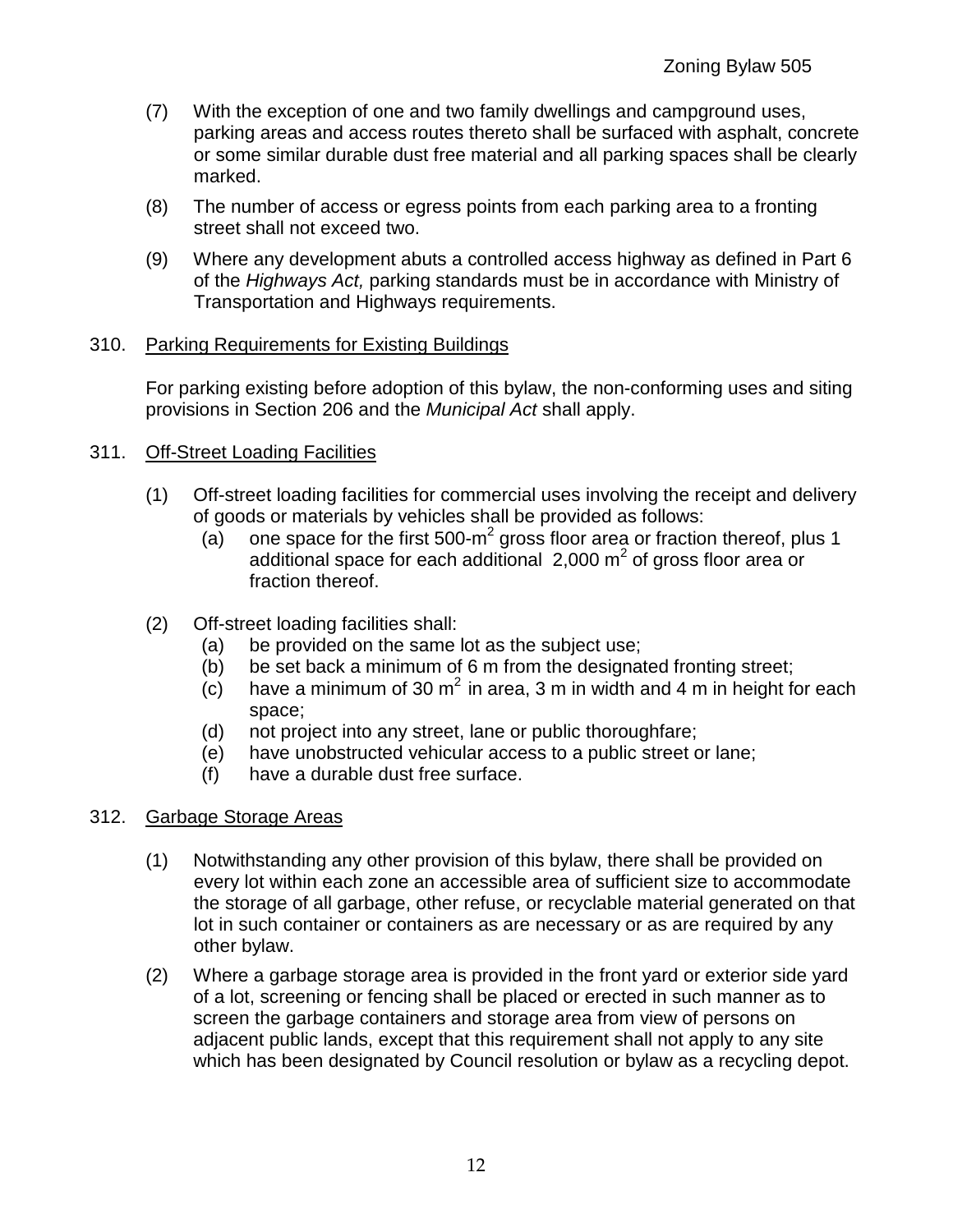## 313. Boarders and Lodgers

- (1) Subject to subsection (2), where a dwelling unit otherwise occupied only by two or more persons who are related by blood, marriage, adoption or foster parenthood, not more than 2 boarders or lodgers shall be permitted to reside in the dwelling unit in addition to those persons who are so related.
- (2) Subsection (1) shall not apply where a bed and breakfast operation is located within the dwelling unit as provided for in Section 307(2).

## 314. Swimming Pool Setbacks and Coverage

(1) The minimum required setback for swimming pools in all zones shall be:

| (a) from a front lot line          | 6 m:              |
|------------------------------------|-------------------|
| (b) from an interior side lot line | $1.5 \text{ m}$   |
| (c) from an exterior lot line      | 3 m:              |
| (d) from a rear lot line           | $1.5 \text{ m}$ . |

(2) The area of uncovered swimming pools shall not be included in calculating the maximum lot coverage of buildings and structures prescribed elsewhere in this bylaw.

## 315. In-law Suites and Garden Flats

In-law suites and garden flats are permitted in the R1 and RU zone provided they conform to the following requirements.

- (a) A maximum of one suite or one garden flat is permitted per single family dwelling.
- (b) One off street parking space must be provided for the in-law suite or the garden flat.
- (c) The owner must occupy the single family dwelling.
- (d) The occupants of the In-law suite or garden flat must be relatives of the owner of the single family dwelling. Relatives include persons related to the owner by blood, marriage, common-law, adoption or foster parenthood.
- (e) The owner must enter into a housing agreement, pursuant to the Municipal Act, before a building permit is issued for the In-law suite or the garden flat.
- (f) The garden flat must not exceed 65  $m^2$  in gross floor area, and conform to the setback requirements that apply to an accessory building.
- (g) The garden flat must be connected directly to the community water system and the community sewer system.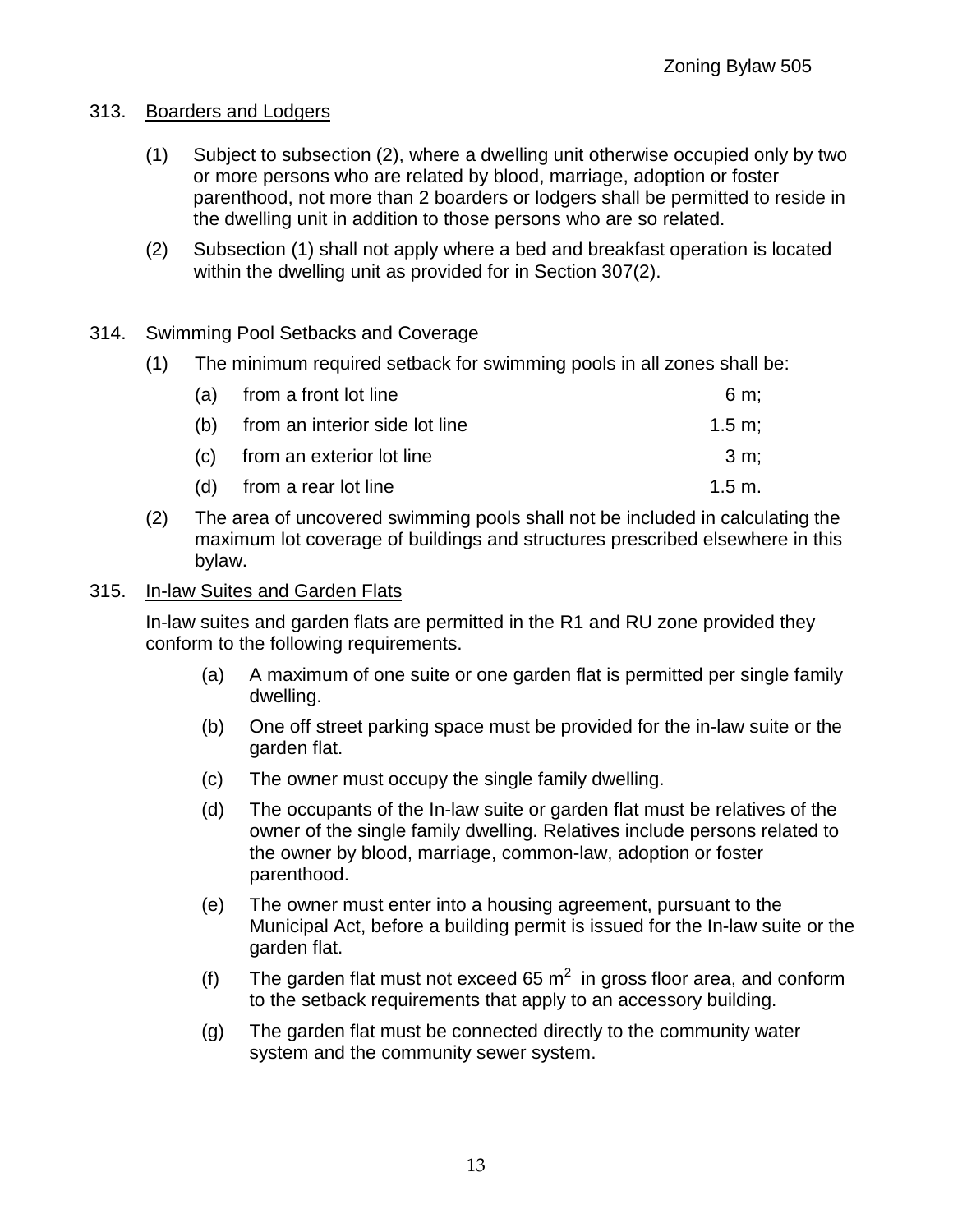## 316. Visibility – Corner Lots

No landscaping, screening, fencing, building or structure shall be planted, erected or maintained to a height greater than 1.3 m above the established grade of the street within:

- (a) the triangular portion of a lot formed by the intersecting front or rear lot lines and an exterior side lot lone at a street corner and a line joining points along those lot lines 6 m from their point of intersection; or
- (b) the triangular portion of a lot formed by the intersecting front or rear lot lines and an exterior side lot line at a lane corner and a line joining points along those lot lines 3 m from their point of intersection.

## **PART 4 – ESTABLISHMENT OF ZONES**

## 401. Zones

(1) For the purpose of this bylaw, the area within the Village is divided into the following zones:

| <b>Short Form</b> | Zone Title                                              | Zone Description                   |
|-------------------|---------------------------------------------------------|------------------------------------|
| R <sub>1</sub>    | <b>Residential 1</b>                                    | <b>Single Family Residential</b>   |
| R <sub>2</sub>    | <b>Residential 2</b>                                    | <b>Multiple Family Residential</b> |
| R2(d)             | Residential 2(d)                                        | <b>Duplex Only</b>                 |
| C <sub>1</sub>    | Commercial 1                                            | <b>General Commercial</b>          |
| C <sub>2</sub>    | Commercial 2                                            | <b>Warehouse Commercial</b>        |
| <b>PR</b>         | <b>Parks and Recreational</b>                           |                                    |
| <b>ICF</b>        | <b>Institutional and Community</b><br><b>Facilities</b> |                                    |
| <b>RU</b>         | Rural                                                   |                                    |

- (2) The extent and boundary of each zone is shown on the Zoning Map attached hereto as Schedule A and forming part of this bylaw.
- (3) When a zone boundary is indicated as following a road allowance or a watercourse, the centre line of such road allowance or watercourse shall be the zone boundary.
- (4) Where a zone boundary does not follow a legally defined line and where the distances are not specifically indicated, the location of the boundary shall be determined by scaling from the Zoning Map.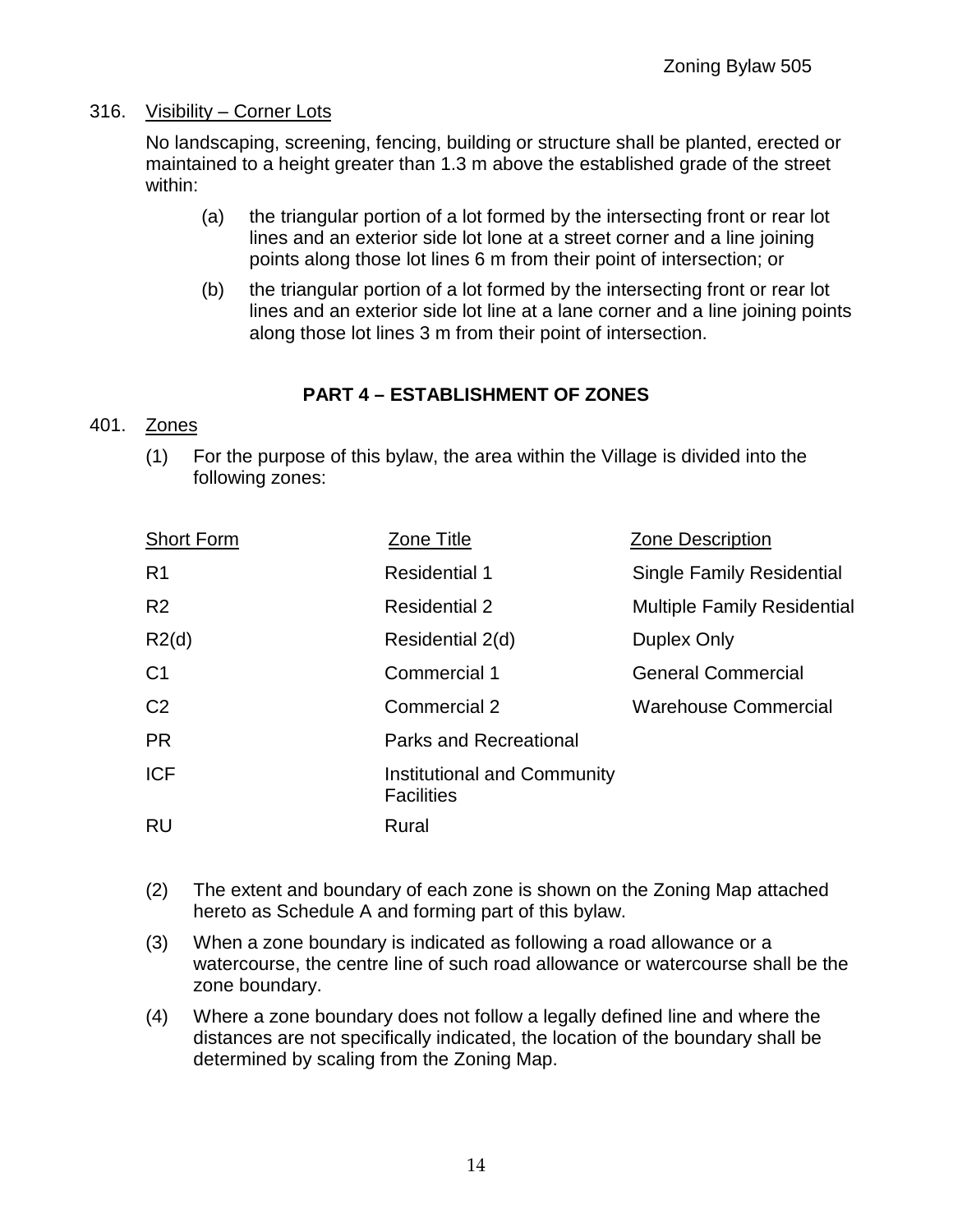## 402. RESIDENTIAL 1 ZONE (Single Family)

402.1 Subject to compliance with the General Provisions in Part 3, the following provisions shall apply in the Residential 1 Zone.

#### 402.2 Permitted Uses

- (1) Single family dwelling
- (2) Home occupations
- (3) In-law suites
- (4) Garden flats
- (5) Accessory building and structures.

### 402.3 Minimum Lot Area

The minimum lot area for a lot provided with both community water and sewer services shall be 560  $m^2$ . The minimum area for a lot which is not provided with both community water and sewer services shall be as prescribed in Section 301(3).

### 402.4 Lot Width

The minimum lot width shall be 18 m.

#### 402.5 Setbacks

Except as otherwise provided in Section 402.11, the minimum required setbacks for buildings and structures shall be as follows:

| (a) | from the front lot line        | 6m or 20 percent of the lot depth, whichever<br>is the lesser;                                                 |
|-----|--------------------------------|----------------------------------------------------------------------------------------------------------------|
| (b) | from an interior side lot line | 1.5 m except for walls with windows to<br>habitable rooms, in which case the minimum<br>setback shall be 2.4m; |
| (c) | from an exterior side lot line | $6 \text{ m}$ ;                                                                                                |
| (d) | from a rear lot line           | 7.5 m except that an accessory building may<br>be located to within 1.5 m from a rear lot line.                |

## 402.6 Signs

No signs or billboards are permitted within the Residential 1 Zone other than:

- (a) a sign for a home occupation or a personal identification sign which is in conformity with the provisions of subsection 307(1)(b); and
- (b) a free standing sign referring to the rental or sale of the property on which the sign is displayed, provided that the sign does not exceed 0.6  $m^2$  in area.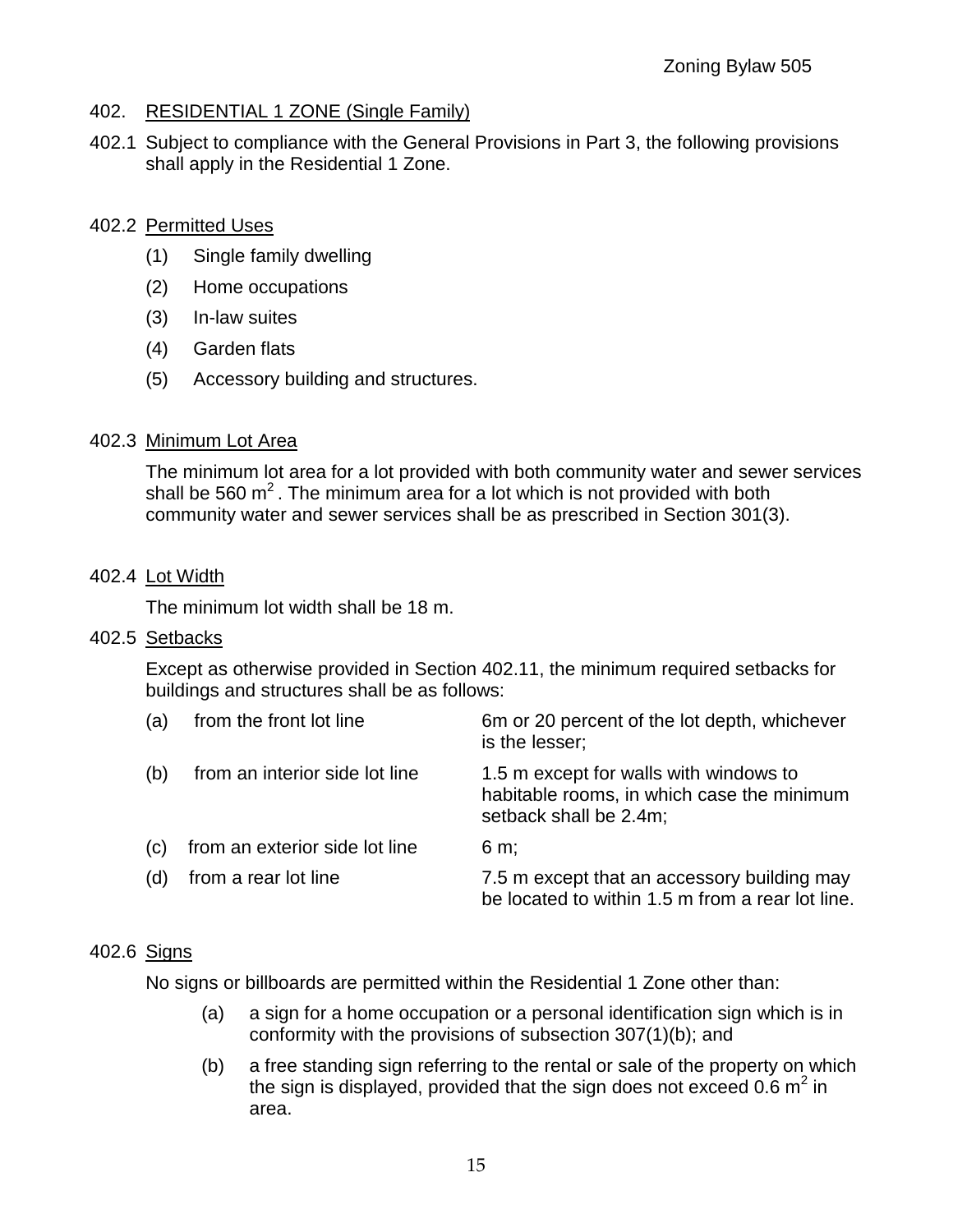## 402.7 Lot Coverage

Buildings and structures together shall not cover more than 33 percent of the gross lot area.

## 402.8 Height

The maximum permitted height shall be as follows:

- (a) principal buildings 9.0 m
- (b) accessory buildings 4.5 m

## 402.9 Minimum Building Width

The minimum width of a principal building shall be 5.5 m.

### 402.10 Parking

Parking shall be in accordance with the provisions of Sections 309 and 310.

## 402.11 Temporary Vehicle Shelters

The minimum required setbacks for temporary vehicle shelters shall be as follows:

| (a) | from the front line             | not closer to the front lot line than the nearest<br>face of the principal building;                                                          |
|-----|---------------------------------|-----------------------------------------------------------------------------------------------------------------------------------------------|
| (b) | from the interior side lot line | 0.6 m;                                                                                                                                        |
| (c) | from an exterior side lot line  | a distance which is not more than 4 m from<br>the nearest face of the principal building and<br>not less than 2 m from the exterior lot line; |
| (d) | from a rear lot line            | 0.6 m.                                                                                                                                        |

## 403. RESIDENTIAL 2 ZONE (Multiple Family)

403.1 Subject to compliance with the General Provisions in Part 3, the following provisions shall apply in Residential 2 Zone.

#### 403.2 Permitted Uses

- (1) Multiple family dwelling;
- (2) Buildings and structures which are accessory to a multiple family dwelling;
- (3) Existing single and two family dwellings and accessory buildings and structures thereto shall be deemed to be uses in conformity with the provisions of this bylaw and may be extended, expanded or structurally altered in compliance with the provisions of the Residential 1 Zone. Should any such be destroyed by any means beyond the control of the owner it may be replaced and rebuilt to same extent in its former location or, if the owner chooses, in conformity with the provisions of the Residential 1 Zone;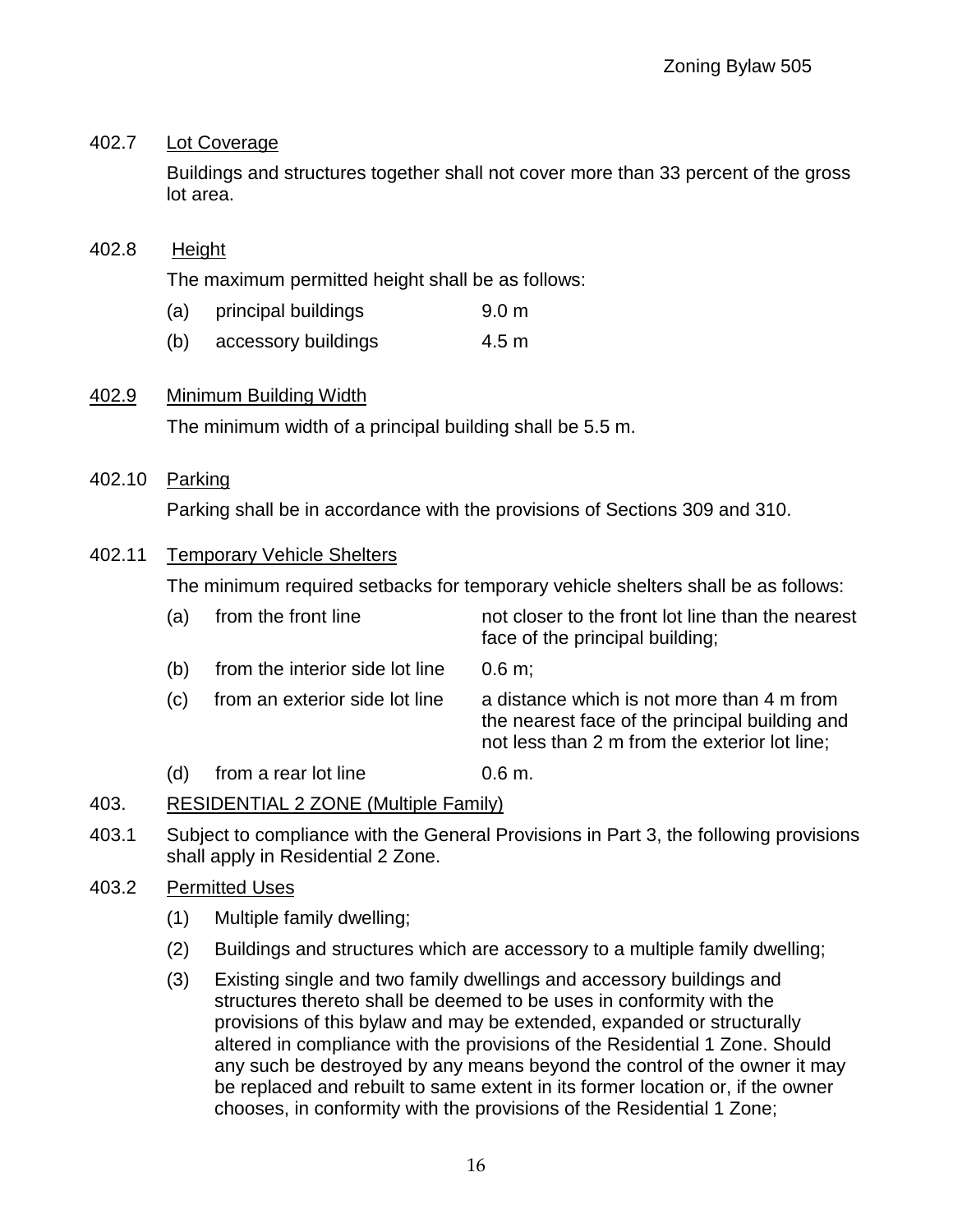- (4) Home occupations if located within a single or two family dwelling;
- (5) Notwithstanding clause (4), an electronic cottage industry is a permitted use anywhere in the R2 zone if it meets the criteria for a home occupation in Section 307(1).
- 403.3 Minimum Lot Area The minimum lot area shall be 1,000  $m^2$ .
- 403.4 Lot Width

The minimum lot width shall be 20 m.

403.5 Density

A minimum site area of 280 m<sup>2</sup> shall be required for every dwelling unit located on the lot.

403.6 Services

All multiple family dwellings shall be connected to both community water and sewer services.

403.7 Setbacks

No building or structure shall be located within:

- (a) 7.5 m of a front or rear lot line;
- (b) 5 m of an interior or exterior side lot lone.
- 403.8 Lot Coverage

Buildings and structures together shall not cover more than 33 percent of the gross lot area.

403.9 Height

The maximum permitted height shall be as follows:

- (a) principal buildings 10.5 m
- (b) accessory buildings 4.5 m

## 403.10 Parking

Parking shall be in accordance with the provisions of Sections 309 and 310.

## 403.11 Signs

No signs or billboards are permitted within the Residential 2 Zone other than:

- (a) a sign for a home occupation or a personal identification sign which is in conformity with the provisions of subsection 307(1)(b), and
- (b) a free standing sign referring to the rental or sale of the property on which the sign is displayed, provided that the sign does no exceed 0.6  $m<sup>2</sup>$  in area.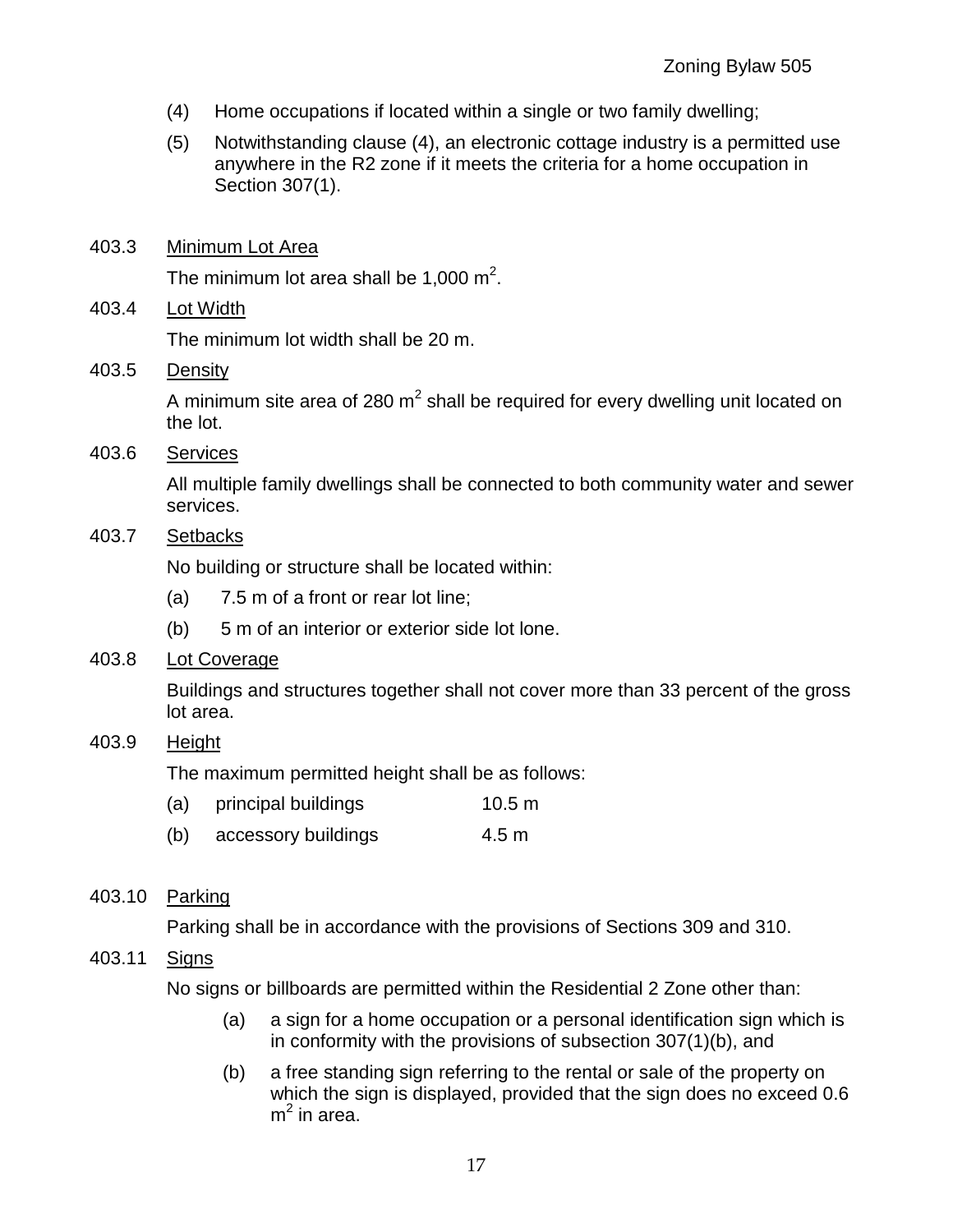| 403.12 | Minimum Building Width                                                                                                                 |  |
|--------|----------------------------------------------------------------------------------------------------------------------------------------|--|
|        | The minimum width of a principal building shall be 5.5 m.                                                                              |  |
| 404    | RESIDENTIAL 2(D) ZONE - Duplex only [R2(d)]                                                                                            |  |
| 404.1  | Subject to the compliance with the General Provisions in Part 3, the following<br>provisions shall apply in the Residential 2(d) Zone. |  |
| 404.2  | <b>Permitted Uses</b>                                                                                                                  |  |
|        | (1)<br>Single family dwellings                                                                                                         |  |
|        | Two family dwellings<br>(2)                                                                                                            |  |
|        | <b>Home Occupations</b><br>(3)                                                                                                         |  |
|        | (4)<br>Accessory buildings and structures.                                                                                             |  |
| 404.3  | Minimum Lot Area                                                                                                                       |  |
|        | The minimum lot area shall be 465 $m^2$ .                                                                                              |  |
| 404.4  | Lot Width                                                                                                                              |  |
|        | The minimum lot width shall be 15 m.                                                                                                   |  |
| 404.5  | Density                                                                                                                                |  |
|        | A minimum site area of 230 $m2$ shall be required for every dwelling unit located on<br>the lot.                                       |  |
| 404.6  | <b>Services</b>                                                                                                                        |  |
|        | The duplex shall be connected to both community water and sewer services.                                                              |  |
| 404.7  | <b>Setbacks</b>                                                                                                                        |  |
|        | The minimum required setback for buildings and structures shall be as follows:                                                         |  |
|        | (a) From the front lot line<br>6 m                                                                                                     |  |
|        | (b) From the rear lot line<br>6 <sub>m</sub>                                                                                           |  |
|        | (c) From the exterior side lot line<br>6 <sub>m</sub>                                                                                  |  |
|        | (d) From an interior side lot line<br>3 <sub>m</sub>                                                                                   |  |
| 404.8  | <b>Lot Coverage</b>                                                                                                                    |  |
|        | Buildings and structures together shall not cover more than 38 percent of the lot<br>area.                                             |  |
| 404.9  | <b>Height</b>                                                                                                                          |  |
|        | Height shall be in accordance with section 403.9.                                                                                      |  |
|        |                                                                                                                                        |  |

# 404.10 Parking

Parking shall be in accordance with the provisions of Sections 309 and 310.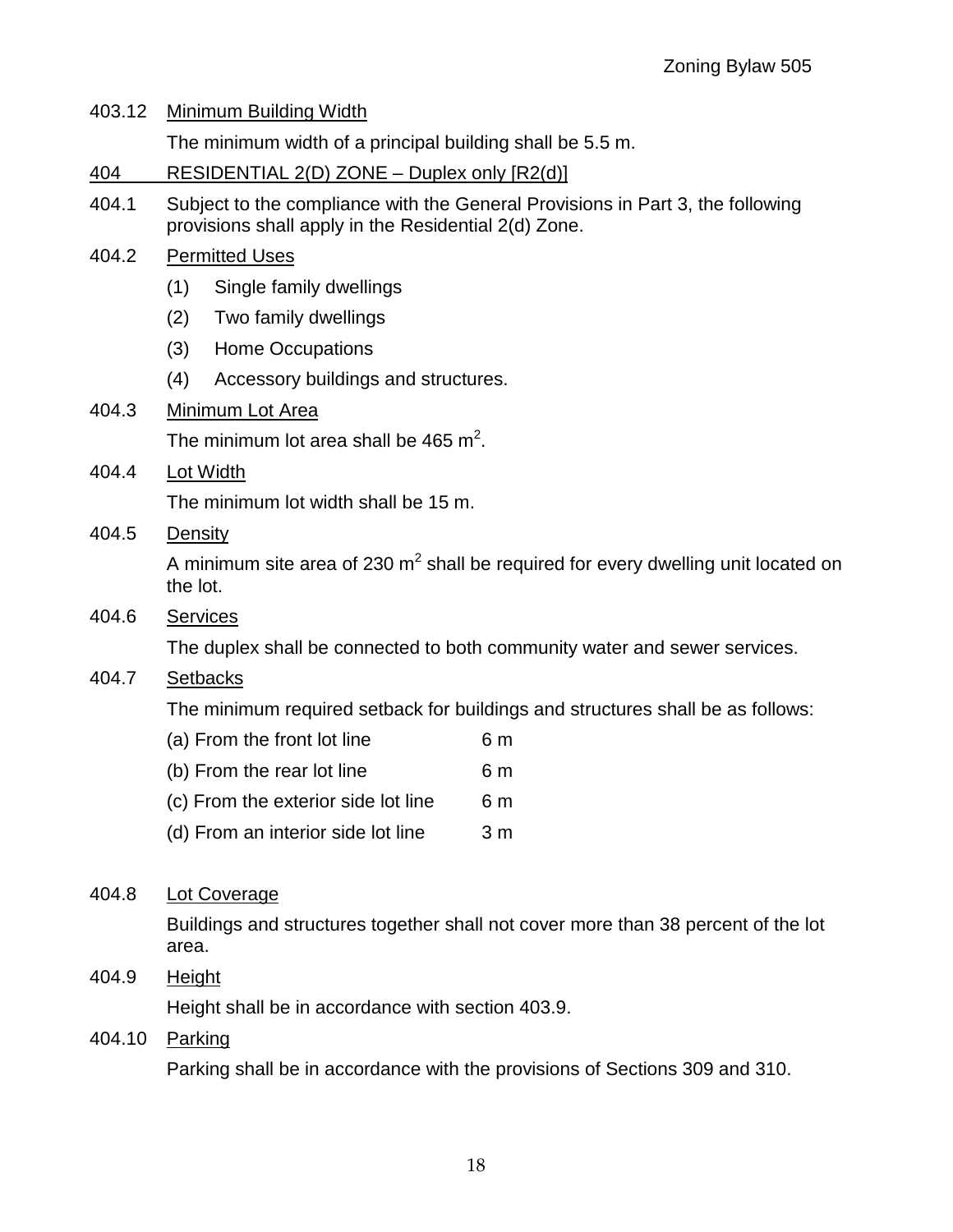## 404.11 Signs

Signs shall be in accordance with section 403.11. Any awning sign in use when this bylaw comes into effect may be continued in use, but if removed for any reason must be replaced by a sign which complies with section 403.11.

## 404.12 Minimum Building Width

The minimum width of a principal building is 5.5 m.

#### 405 COMMERCIAL 1 ZONE (General Commercial)

405.1 Subject to compliance with the General Provisions in Part 3, the following provisions shall apply in Commercial 1 Zone.

### 405.2 Permitted Uses

- (1) Automobile service stations, automobile repair facilities (excluding auto body repairs), car washes, motor boat repair facilities, small engine repair facilities;
- (2) Automotive sales licensed under the provisions of the *Motor Dealer Act*:
- (3) Bus depots, taxi stands;
- (4) Business, administrative, professional and government offices;
- (5) Clubs, lodges and fraternal organizations;
- (6) Eating and drinking establishments including take-out and drive-in restaurants;
- (7) Financial institutions;
- (8) Laundromats and dry cleaning establishments;
- (9) Libraries, art galleries, museums and similar cultural facilities;
- (10) Medical and dental clinics, and veterinarian services;
- (11) Municipally operated parking lots and structures;
- (12) Personal service uses;
- (13) Post offices;
- (14) Public service use;
- (15) Retail stores and shops;
- (16) Shopping centres;
- (17) One or more residential dwelling units located in combination with a permitted non-residential use provided that:
	- (a) any dwelling unit is within the same building as the non-residential use;
	- (b) the entrance to every dwelling unit is separate from the entrance to any non-residential use;
	- (c) the minimum floor area is 50  $m^2$  per dwelling unit;
	- (d) the residential use is located above or behind a non-residential use.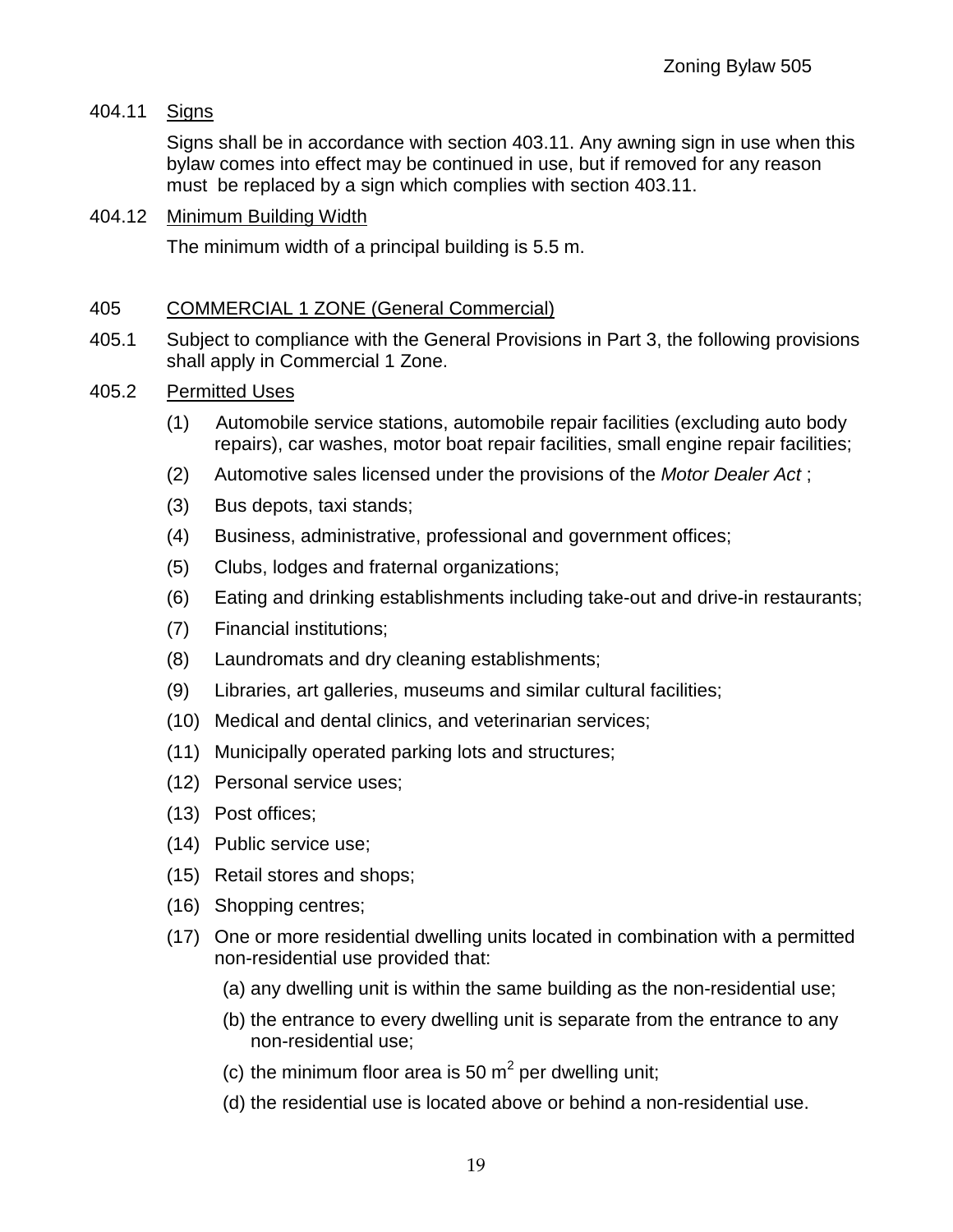- (18) Accessory building or structures.
- 405.3 Minimum Lot Area

The minimum area for a lot provided with both community water and sewer services shall be 230  $m^2$  . The minimum area for a lot which is not provided with both community water and sewer services shall be as prescribed in Section 301(3).

404.4 Density

A minimum site area of 110m<sup>2</sup> shall be required for every dwelling unit located on the lot.

- 405.5 Setbacks
	- (1) The minimum required setback for buildings and structures shall be as follows:

| (a) From the front lot line                                                | 6 m or 20 percent of the lot depth, whichever<br>is the lesser.                                                                                                                 |
|----------------------------------------------------------------------------|---------------------------------------------------------------------------------------------------------------------------------------------------------------------------------|
| (b) From the rear lot line                                                 | 6 m or 20 percent of the lot depth, whichever<br>is lesser, except that a roof over a loading<br>area may extend to the rear lot line if<br>supported by columns or piers only. |
| (c) From an exterior side lot line                                         | 6 m.                                                                                                                                                                            |
| (d) From an interior side lot line<br>which is adjacent to another<br>zone | 3 m.                                                                                                                                                                            |

(2) Fuel pumps for an automobile service station or similar use shall be set back a minimum of 4.5 m from any lot line.

## 405.6 Signs

- (1) Signs which are attached to a building shall not project more than 1 m above the highest point of the building nor more than 1 m horizontally from the face of the building.
- (2) The visible surface area of any sign in the Commercial Zone shall not exceed 5 percent of the facade area of a building which faces the front line.

## 405.7 Lot Coverage

Buildings and structures together shall not cover more than 50 percent of the gross lot area.

405.8 Height

The maximum permitted height shall be as follows:

| (a) Principal Buildings | 10.5 m |
|-------------------------|--------|
| (b) Accessory Buildings | 4.5 m. |

## 405.9 Parking and Loading

Parking and loading shall be in accordance with the provisions of Sections 309, 310 and 311.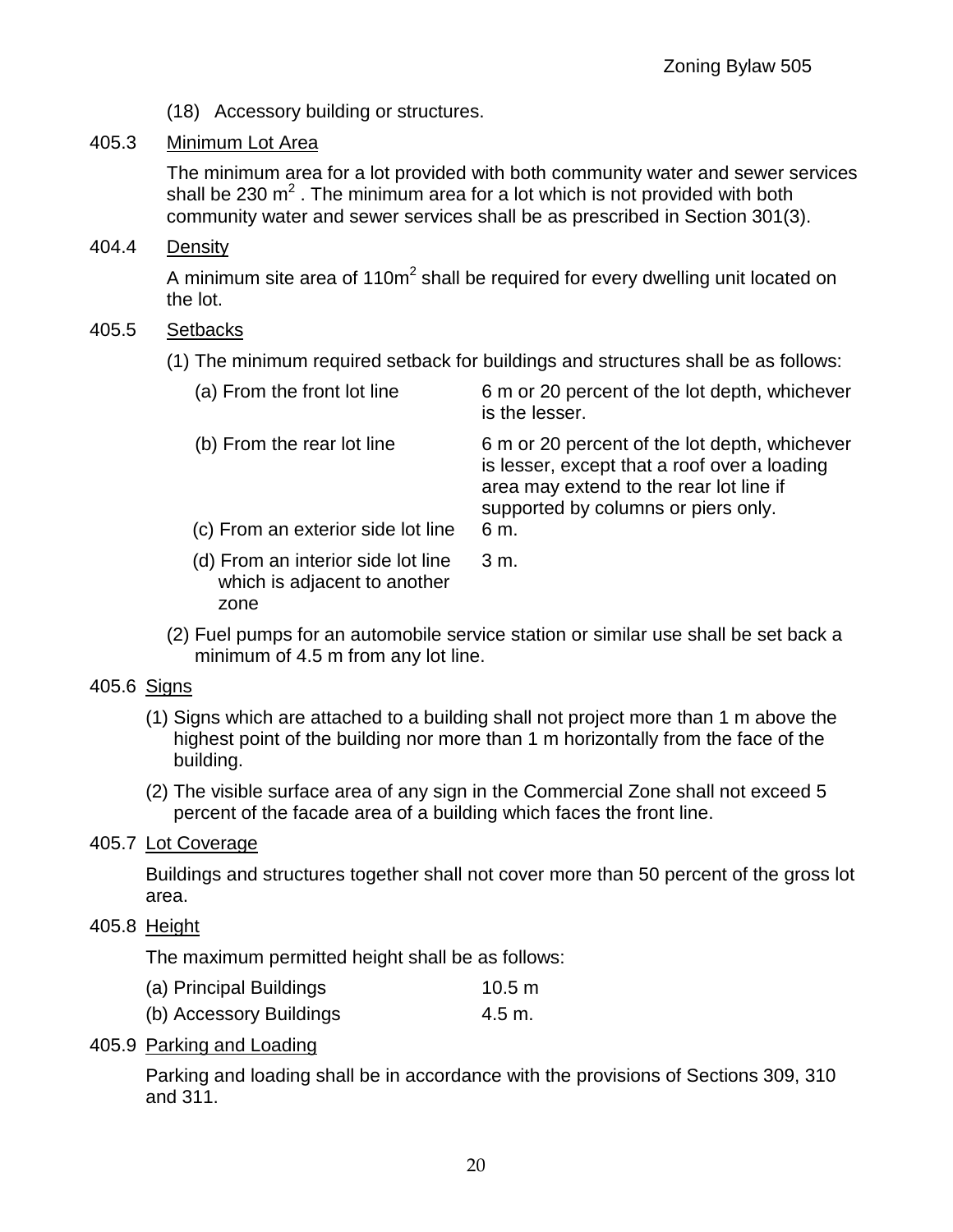## 406 COMMERCIAL 2 ZONE (Warehouse Commercial)

- 406.1 Subject to compliance with the General Provisions in Part 3, the following provisions shall apply in the Commercial 2 Zone.
- 406.2 Permitted Uses

In addition to those uses set out in Section 405.2 for the Commercial 1 Zone, the following uses shall also be permitted in the Commercial 2 Zone (Warehouse Commercial):

(a) Warehousing and wholesale distribution.

### 406.3 Other Provisions

The provisions for Minimum Lot Area, Density, Setbacks, Signs, Lot Coverage, Height, and Parking and Loading in the Commercial 1 Zone (General Commercial) set out in Sections 405.3 to 405.9 inclusive shall apply in the Commercial 2 Zone (Warehouse Commercial).

## 407 PARKS AND RECREATIONAL ZONE

Subject to compliance with the General Provisions in Part 3, the following provisions shall apply in the Parks and Recreational Zone.

- 407.2 Permitted Uses
	- (1) Arenas, rinks, swimming pools, tennis courts, bowling greens, golf courses, playing fields, stadiums and similar active open or enclosed recreational areas and facilities;
	- (2) Campgrounds and day camps;
	- (3) Community halls;
	- (4) Fairgrounds and amusement parks;
	- (5) Public and private parks and playgrounds;
	- (6) Accessory buildings and structures.

## 406.3 Setbacks

No building or structure excepting playground equipment shall be located within:

- (a) 6 m of a front line;
- (b) 4.5 m of an interior or exterior side lot line or a rear lot line.
- 406.4 Parking

Parking shall be in accordance with the provisions of Sections 309 and 310.

## 407 INSTITUTIONAL AND COMMUNITY FACILITIES ZONE

Subject to compliance with the General Provisions in Part 3, the following provisions shall apply in the Institutional and Community Facilities Zone.

- 407.1 Permitted Uses
	- (1) Churches and church halls;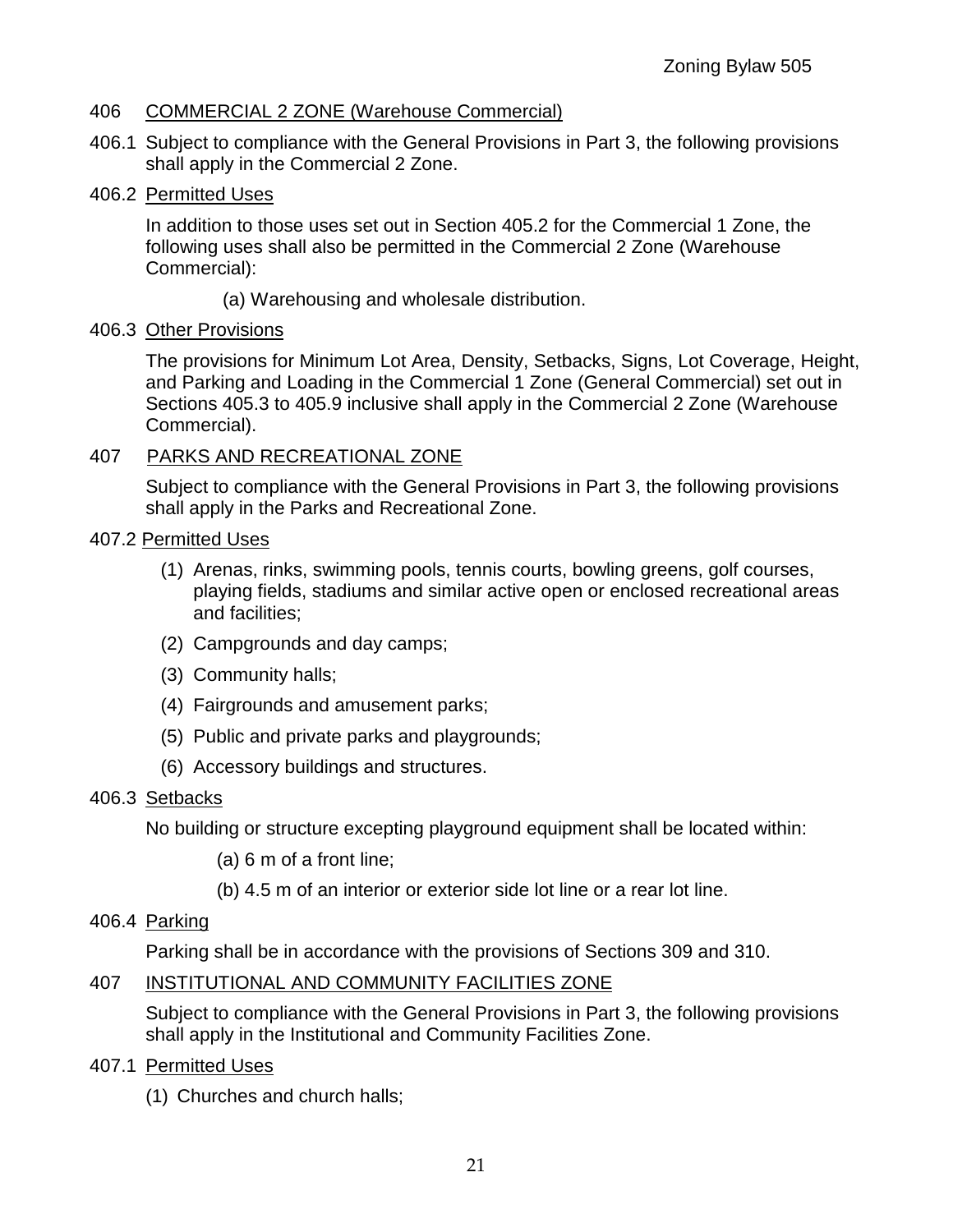- (2) Clubs, lodges and similar fraternal organizations of a charitable or philanthropic nature;
- (3) Community care facilities serving more than 8 persons;
- (4) Community halls;
- (5) Government offices, public utility use including repair and open or enclosed storage facilities associated therewith; municipal works yards and maintenance facilities, post offices;
- (6) Hospitals and other public health facilities;
- (7) Libraries, art galleries, museums and similar cultural facilities;
- (8) Public and private day schools;
- (9) Public service uses;

(10)Accessory buildings and structures.

#### 408.3 Minimum Lot Area

The minimum area for a lot provided with both community water and sewer services shall be 460  $m^2$ . The minimum area for a lot which is not provided with both community water and sewer services shall be as prescribed in Section 301(3).

#### 408.4 Setbacks

No building or structure shall be located within:

- (a) 6 m of a front lot line;
- (b) 1.5 m of an interior side lot line;
- (c) 4.5 m of an exterior side lot line;
- (d) 6 m of a rear lot line.

#### 408.5 Lot Coverage

Buildings and structures together shall not cover more than 40 percent of the gross lot area.

#### 408.6 Height

The maximum permitted height shall be as follows:

- (a) Principal Buildings 12 m;
- (b) Accessory Buildings 4.5 m.

#### 408.7 Parking

Parking shall be in accordance with the provisions of Sections 309 and 310.

- 409 RAL ZONE
- 409.1 Subject to compliance with the General Provisions in Part 3, the following provisions shall apply in the Rural zone.

#### 409.2 Permitted Uses

(1) Single family dwellings;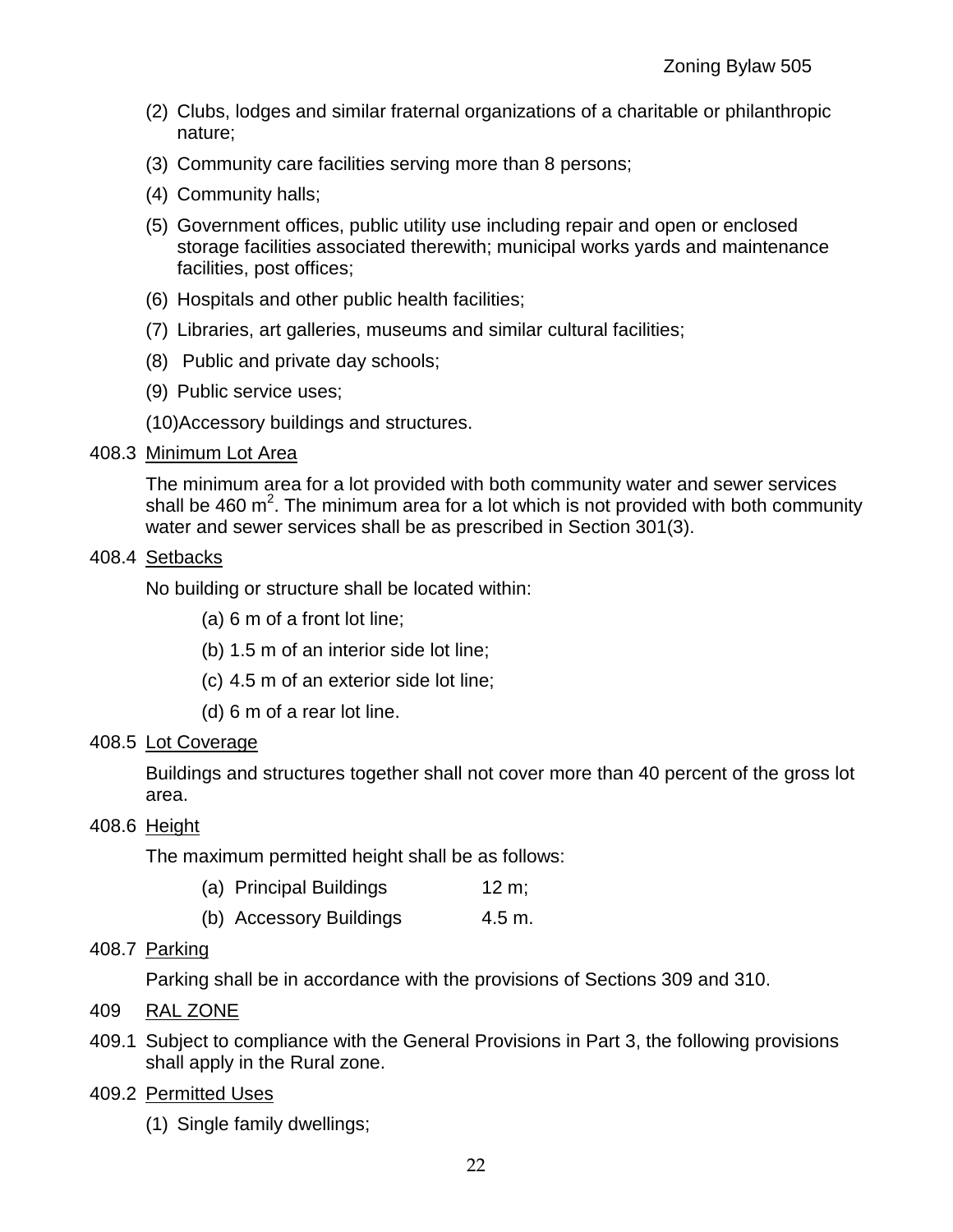- (2) Garden flats;
- (3) Home occupations;
- (4) In-law suites;
- (5) Accessory buildings and structures.

## 409.3 Minimum Lot Area

The minimum lot area shall be 2 ha.

## 409.4 Setbacks

No building or structure shall be located within;

- (a) 6 m of a front lot line;
- (b) 1.5 m of an interior side lot line, an exterior side lot line or a rear lot line.

# 409.5 Lot Coverage

Buildings and structures together shall not cover more than 33 percent of the gross lot area.

READ A FIRST TIME this 20<sup>th</sup> day of January, 1997.

READ A SECOND TIME this  $20<sup>th</sup>$  day of January, 1997.

PUBLIC HEARING HELD this 3<sup>rd</sup> day of February, 1997.

READ A THIRD TIME this  $3<sup>rd</sup>$  day of February, 1997.

APPROVED by the Ministry of Transportation and Highways on the 11<sup>th</sup> day of February, 1997.

Approving Officer

\_\_\_\_\_\_\_\_\_\_\_\_\_\_\_\_\_\_\_\_\_\_\_\_\_\_\_\_\_\_\_

RECONSIDERED AND ADOPTED this 15<sup>th</sup> day of February, 1997.

 $\overline{a}$ 

 $\overline{a}$ 

Clerk Mayor

Certified a true copy of Bylaw 505, as Adopted.

REGISTERED with the Inspector of Municipalities on